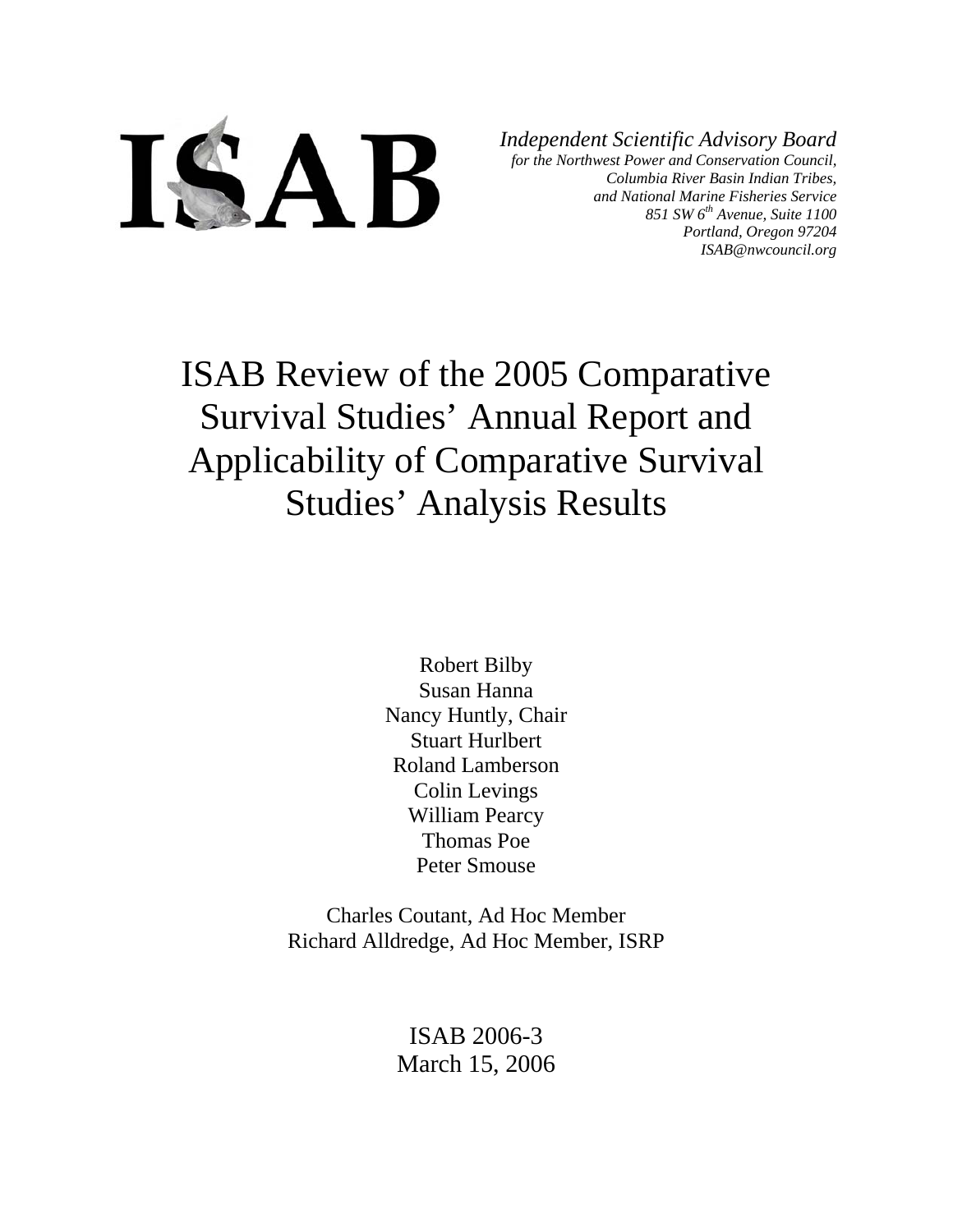# ISAB Review: The 2005 CSS Annual Report and Applicability of CSS Analysis Results

| Hatchery-to-Hatchery SARs for Various Hatcheries (Chapter 5)  11      |  |
|-----------------------------------------------------------------------|--|
|                                                                       |  |
| Simulated PIT-tag data to test CJS survival estimates (Chapter 7)  12 |  |
|                                                                       |  |
|                                                                       |  |
|                                                                       |  |
|                                                                       |  |
|                                                                       |  |
|                                                                       |  |
|                                                                       |  |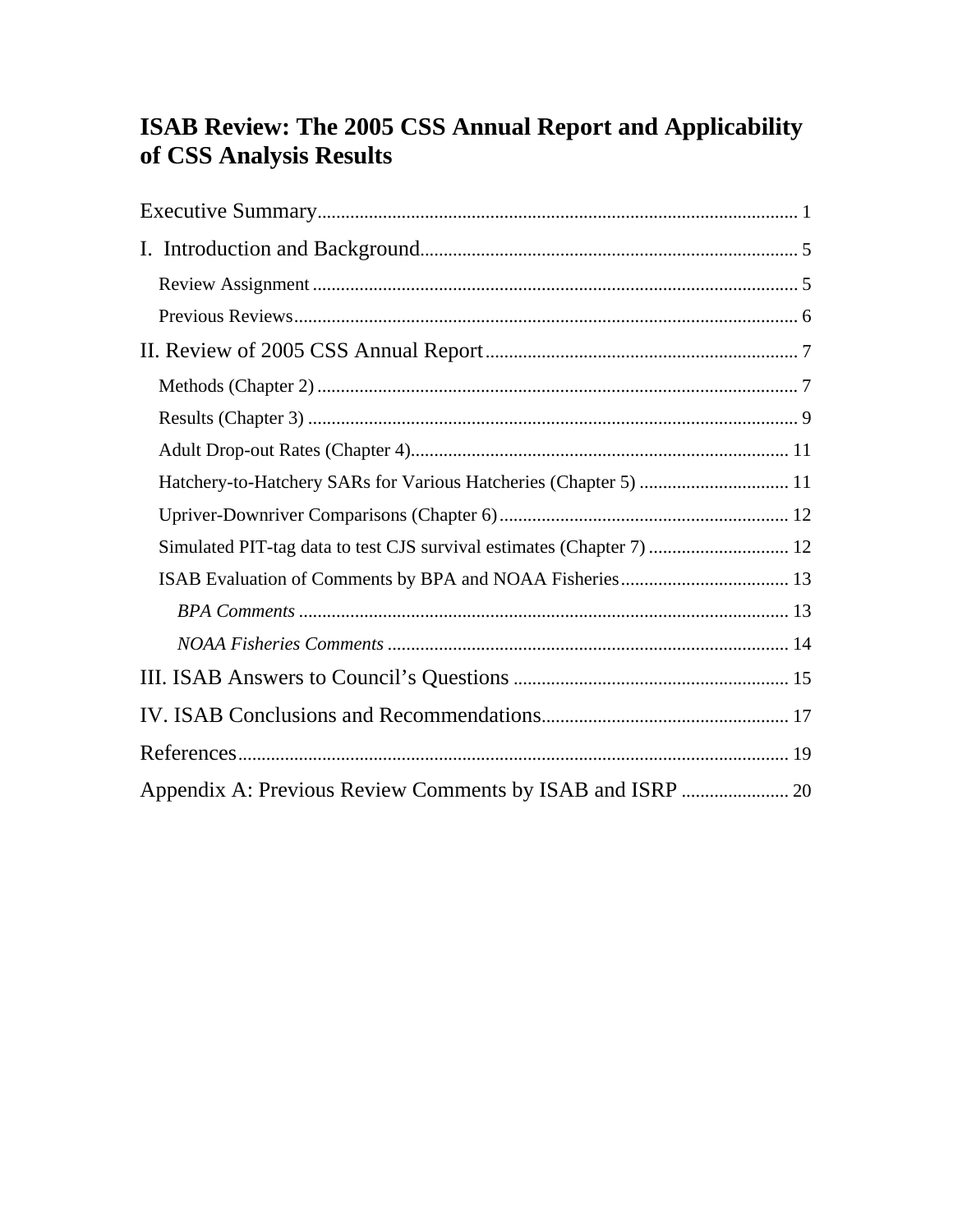# **ISAB Review: The 2005 CSS Annual Report and Applicability of CSS Analysis Results**

# **Executive Summary**

On December 20, 2005, the Council requested that the Independent Scientific Advisory Board (ISAB) review the 2005 Annual Report for the Comparative Survival Study (CSS) prepared by the Fish Passage Center (FPC) and the Comparative Survival Study Oversight Committee, as well as critical comments on the draft of that report by the Bonneville Power Administration (BPA) and NOAA Fisheries. The CSS is a field study, begun in 1996, that addresses important and technically complex issues regarding the survival of PIT-tagged Spring/Summer Chinook and PIT-tagged Summer Steelhead through the Columbia River hydrosystem from juveniles through returning adults. The study focuses on relative survival of fish that traveled downstream as juveniles by alternative routes (e.g., in river, transported, different routes of dam passage, and different numbers of dams passed). The results can have important implications for operation of the hydrosystem to ensure protection and propagation of anadromous salmonids. The Council expressed a desire to aid resolution of disputes over the study by obtaining the ISAB review.

The Council asked that the ISAB assess the overall integrity and scientific soundness of the CSS report and address the following specific questions:

*1. Are the design, implementation, and interpretation of the statistical analyses underpinning the report based on the best available methods? Does the ISAB have suggestions for improving the analyses?* 

*2. What is the applicability of the CSS results, taking into account whatever scientific criticisms of the analyses that the ISAB decides are valid, if any? In other words, what weight should the analyses be given and what qualifiers should be considered when using the analyses for decision-making?* 

The ISAB accepted the assignment on January 12, 2006 and received a briefing on the CSS Annual Report from the study's Principal Investigators on January  $27<sup>th</sup>$ . The ISAB considers that there are two parts to this review: (1) review of the 2005 CSS Annual Report and (2) a determination of the utility of the CSS comparative survival estimates for various management and hydrosystem operational decisions.

The ISAB finds that the CSS is an ambitious, long-term study that is being criticized because its objectives are not yet fully met, despite prodigious efforts in both the field and in complex data analyses. The CSS has used the PIT-tag technology to mark and track individual salmon and steelhead through their smolt-to-adult life stages. Expectations of this mark-recapture technology exceed the results that are practically attainable, and its use is still evolving. The CSS study participants have been major players in this evolution. We find the present annual report to be a further incremental step in the direction of documenting different survival rates of different stocks under different migration conditions. That the present report is not a perfect reconstruction of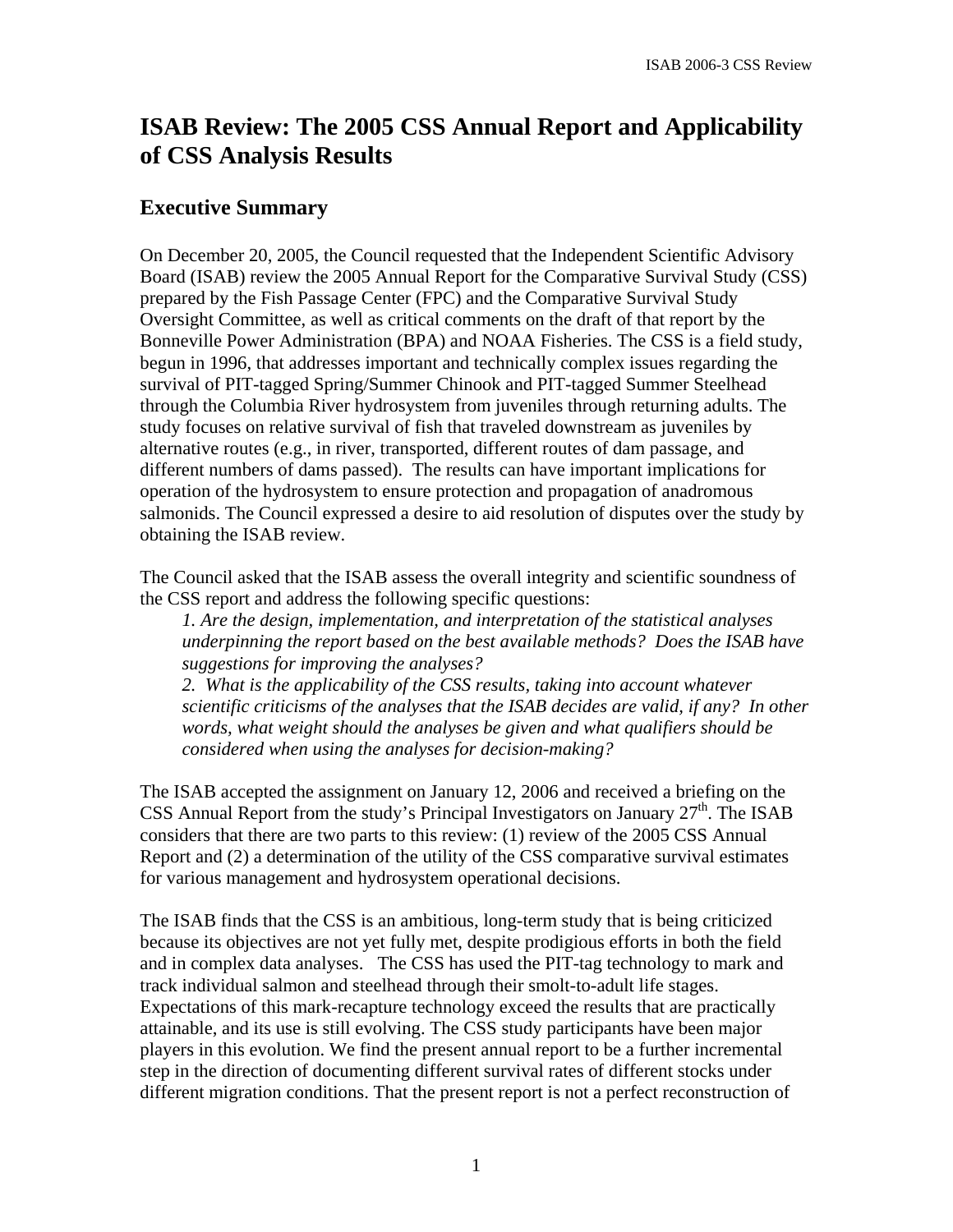differential survival histories is largely a result of the current analytical capabilities and available sample sizes. The deficiencies seem to be highlighted in some aspects because of experimental design and analytical approaches taken by the authors. The ISRP comment from their 2002 review still applies that "the formulas [used to compute relative survival rates] are complicated, convoluted, and in general, very unsatisfactory from a statistical point of view."

#### **Specific Responses to the Council's Questions**

*1. Are the design, implementation, and interpretation of the statistical analyses underpinning the report based on the best available methods? Does the ISAB have suggestions for improving the analyses?* 

All in all, the design, implementation, and interpretation of the *statistical analyses* underpinning the report are very good. Nonetheless, there are broader concerns over the design of the study such as sample size, sampling sites, time periods for analyses, and other features. Improvements can be made, and our recommendations follow.

Since the region is unwilling to conduct the manipulative experiments in the hydrosystem that the ISAB and ISRP have recommended for many years, the CSS is doing the next best thing. That is, the study is following as many fish through their life cycle as possible, calculating the survival, and comparing outcomes.

*2. What is the applicability of the CSS results, taking into account whatever scientific criticisms of the analyses that the ISAB decides are valid, if any? In other words, what weight should the analyses be given and what qualifiers should be considered when using the analyses for decision-making?* 

The ISAB believes the Council should view the CSS as a good, long-term monitoring program, the results of which should be viewed with increasing confidence as years pass. Under scrutiny from periodic peer reviews and agency comments, the methods should improve and the results become ever more valuable. The project is definitely worthy of Council support.

The Council's question is difficult to answer with the present annual progress report. The project needs a synthesis report that clearly describes the analytical methods and summarizes the project results in a holistic way for its decade of effort.

The ISAB recognizes a disconnect between the present status of results and much of the decision-making that takes place regarding hydrosystem operations and fish protection. Although the project is making good progress at addressing such issues as the value of transportation and the relative survival from different passage routes, many relationships between survival and specific operational alternatives or environmental features during migration cannot be resolved when data are aggregated simply by year of migration. For this information to be most useful for making management decisions, aggregations of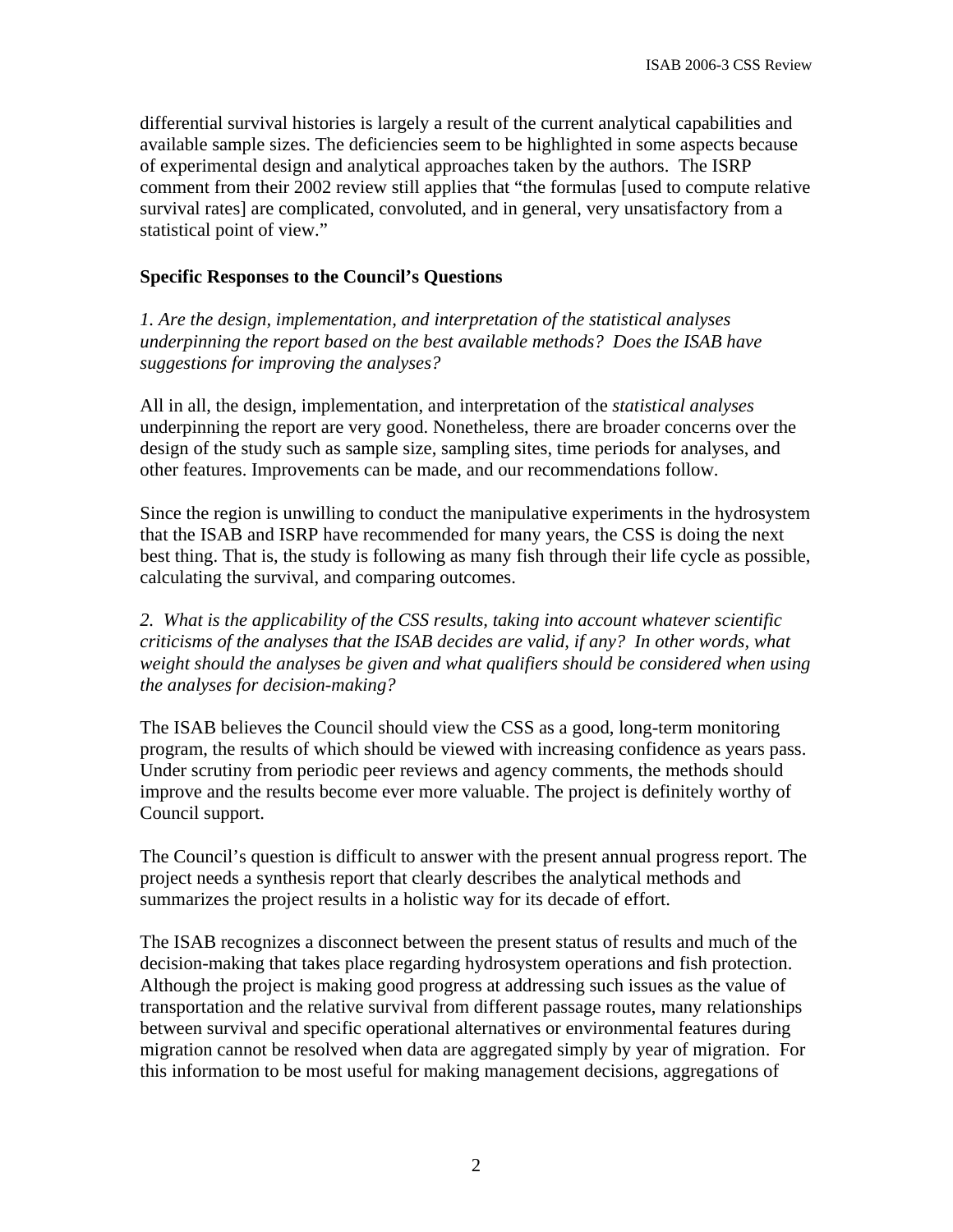data within years and across years for different operational options and environmental constraints should be pursued. We encourage the project to move in that direction.

The results of the CSS appear to indicate that PIT-tagged fish do not have the same survival rate as untagged fish. This conclusion is not emphasized by the current progress report, but it has major implications for many uses of the PIT-tag technology. Comparisons among PIT-tagged groups of fish are probably appropriate, but extrapolations of the results from PIT-tagged fish to untagged populations should be made with caution.

#### **Recommendations**

- It has been ten years since the CSS was initiated. The report the ISAB reviewed was the latest in a series of annual progress reports, and thus lacking a holistic perspective. The ISAB recommends that the CSS produce a ten-year summary report providing an in-depth description of methods and detailed analyses and interpretation of the data in a retrospective style.
- The CSS needs to more effectively present the methodologies used in their analyses so the criticism of complicated and convoluted formulas can be avoided. The scattered explanations in several annual progress reports could be consolidated in the ten-year summary recommended above.
- The ISAB agrees with critics who express concern that two downriver sites (Carson Hatchery and John Day River) are probably insufficient to give accurate upriverdownriver comparisons of SARs. This concern is bolstered by the variability among upriver hatcheries shown by the CSS data. For this upriver-downriver comparison to be generally accepted, it seems prudent to add more downriver sites in the future.
- Data on size of all PIT-tagged fish from hatcheries and other release sites should be included in the report in much greater detail. Size at release may be a significant factor in differential SARs. The ISAB recommends including a specific section in the report focusing on the potential effects of size at release on survival of all PIT-tagged fish.
- Aggregation of data solely by juvenile migration year should be supplemented with analyses that group data on environmental and operational factors that may be amenable to control.
- Assumptions inherent in the analyses should be specifically tested, with continued vigilance toward avoiding bias.
- Pre-assigning the intended routes of passage at the time of release into inriver and transport groups would greatly simplify calculation of SARs and eliminate much criticism of current methods that are unnecessarily complex. This modification to the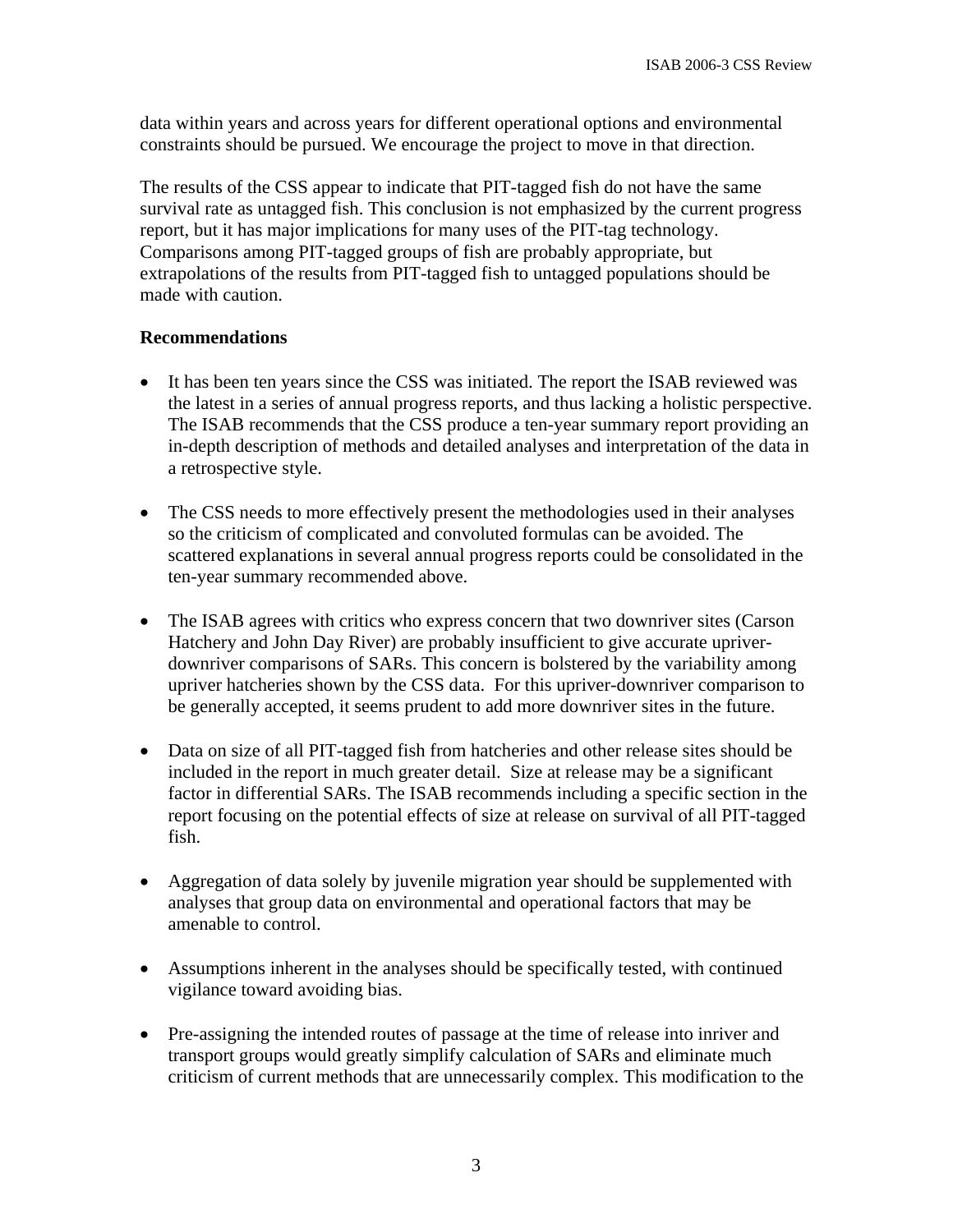study design is scheduled for implementation in 2007, but should begin in 2006, if feasible.

- Analyses could emphasize more diverse metrics of differential survival, thus avoiding the criticism that the project staff focuses mainly on contentious issues such as the relative survival of transported and in-river migrants (T/C ratios) and differential delayed mortality between transported and in-river migrants (*D*). Passage routes, numbers of dams bypassed, distance from ocean, different hatchery practices, and other features have been explored beyond the issue of transportation.
- The CSS should be supplemented by funded research into analytical methods that can improve, and hopefully simplify, the mathematical and statistical approaches currently in use. It is not clear from available information whether the problem is that the formulas are unnecessarily complicated, inappropriately specified, or just not well explained (see bullet #2 above).
- More attention should be given by the CSS and the region as a whole to the apparent documentation that PIT-tagged fish do not survive as well as untagged fish. This point has major implications for all uses of PIT-tagged fish as surrogates for untagged fish.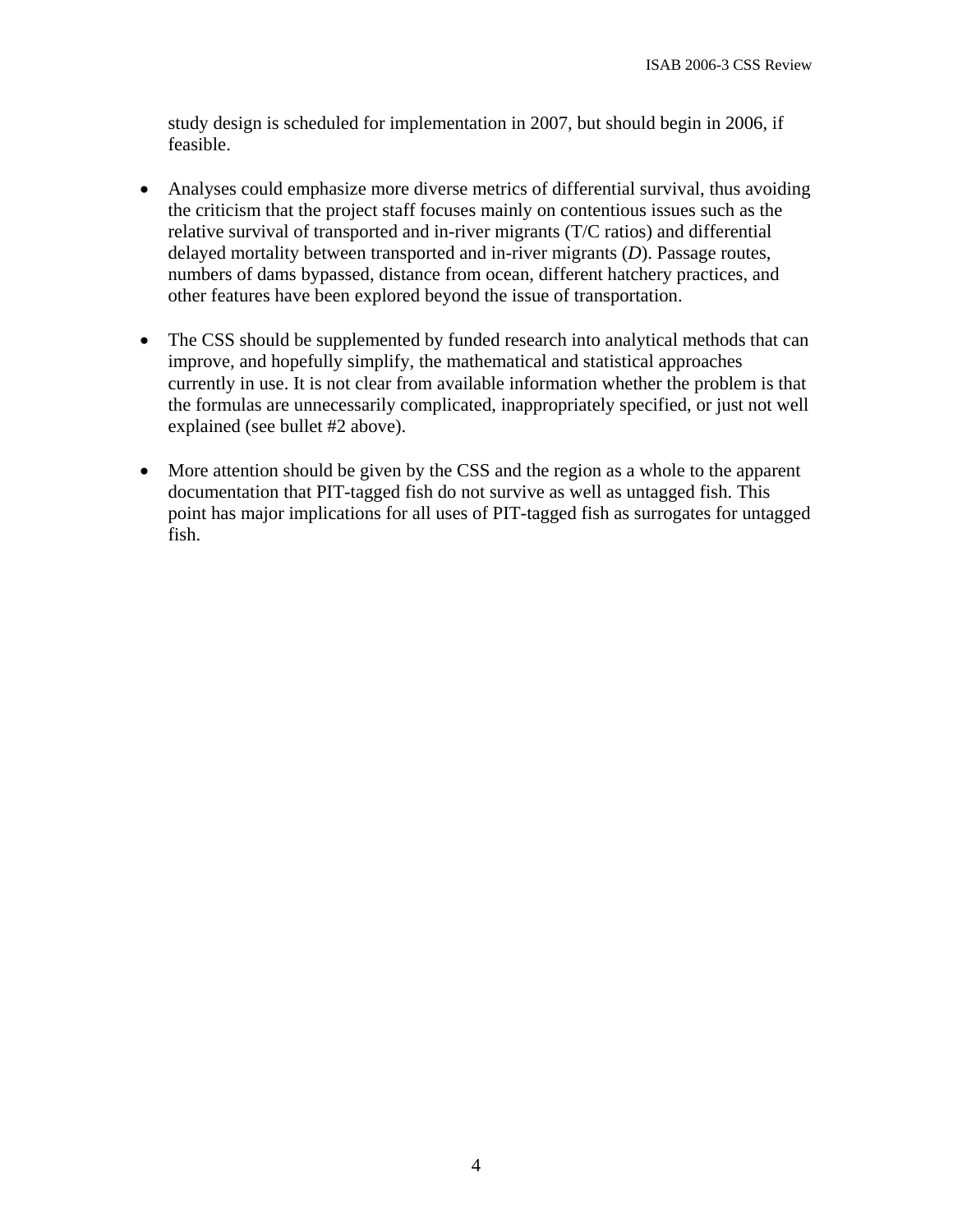# **I. Introduction and Background**

#### **Review Assignment**

On December 20, 2005, the Council requested that the Independent Scientific Advisory Board (ISAB) review the 2005 Annual Report for the Comparative Survival Study (CSS) prepared by the Fish Passage Center (FPC) and the Comparative Survival Study Oversight Committee. The CSS is a field study of the survival of PIT-tagged Spring/Summer Chinook and PIT-tagged Summer Steelhead through the hydrosystem from juveniles through returning adults, with a focus on relative survival of fish that traveled as juveniles by alternative routes (e.g., in river, transported, different routes of dam passage, and different numbers of dams passed). The annual report reviews recent mark/recapture activities and bootstrap analysis for generating confidence intervals.

The CSS is important, as it is one of the few organized attempts to systematically release PIT-tagged, hatchery-reared fish, and wild smolts into the Columbia River for the purpose of monitoring and evaluation. Most aspects of the study, from its design and methods to the analytical results, have been strongly debated in the Region because the relative survival rates of salmonids under different hydrosystem operations and environmental constraints is at the heart of water and fish management policies.

In response to the release of the draft version of this annual progress report, both the Bonneville Power Administration and NOAA Fisheries provided the FPC with letters setting forth both broad concerns and detailed criticisms of the findings and results reported in the draft report. Before finalizing the report, the FPC provided detailed responses to both Bonneville and NOAA Fisheries addressing their concerns. The Council expressed its wish to contribute to the resolution of these important and technically complex issues by having the ISAB conduct its own review of the final progress report and the attendant letters. In conducting the review, the Council asked that the ISAB assess the overall integrity and scientific soundness of the CSS report and address the following specific questions.

*1. Are the design, implementation, and interpretation of the statistical analyses underpinning the report based on the best available methods? Does the ISAB have suggestions for improving the analyses?* 

*2. What is the applicability of the CSS results, taking into account whatever scientific criticisms of the analyses that the ISAB decides are valid, if any? In other words, what weight should the analyses be given and what qualifiers should be considered when using the analyses for decision-making?* 

The ISAB accepted this important assignment on January 12, 2006 and received a briefing on the CSS Annual Report from the study's Principal Investigators on January  $27<sup>th</sup>$ . The ISAB considers that there are two parts to this review: (1) review of the 2005 CSS Annual Report and (2) a determination of the utility of the CSS comparative survival estimates for various management and hydrosystem operational decisions.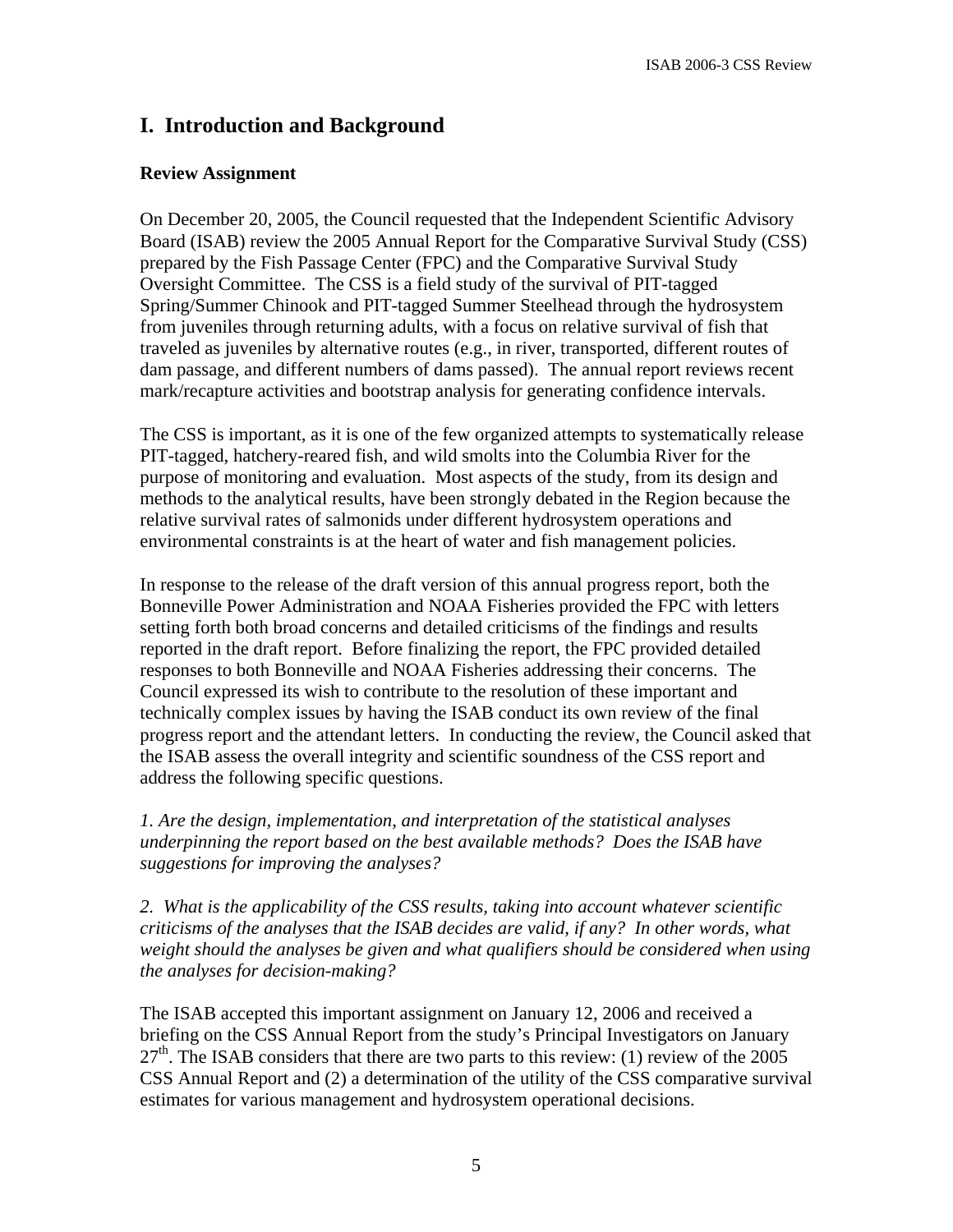The CSS was initiated in 1996 by the Northwest fishery agencies and tribes as a longterm study to estimate survival rates over different life stages of spring and summer Chinook salmon produced in hatcheries in the Snake River basin and selected lower hatcheries in the lower Columbia River. The study has expanded somewhat to encompass wild Chinook salmon and steelhead, and the mix of hatcheries has changed with experience. The premise of the research was that, through use of PIT tags implanted in juveniles at the point of release from hatcheries or rearing facilities, the survival of unique groups of fish could be determined as they passed through PIT-tag detectors in juvenile bypasses at dams or in adult fish ladders on their return. From these survival rates it was hypothesized that one could quantify differential survival according to passage route. Of particular interest were differences in survival related to distance from the ocean, between transported and in-river fish and the delayed effects of hydrosystem passage (by juveniles) on adult returns.

#### **Previous Reviews**

Both the ISAB and the ISRP previously reviewed the CSS study proposals in 1998 (ISAB 1998) and 2002 (ISRP 2002) and the recommendations from those reviews were generally as follows (recommendations are provided in full in Appendix A):

In 1998, the ISAB supported funding of the study. They recommended including naturally reproducing populations as well as hatchery fish and suggested that other lifehistory types of Chinook salmon and steelhead be included. They recommended quantifying survival from tributary hatcheries to Lower Granite Dam and McNary Dam, and through the entire hydrosystem when sufficient detectors were functional. They encouraged attempts to compare survival of PIT-tagged fish to untagged fish or fish tagged by other methods. The ISAB also saw this as a way to coordinate the PIT-tagging efforts of many agencies and to provide an opportunity for periodic workshops to review results.

The ISRP reviewed the continuation proposal in 2002 and also recommended funding. The "best" formulas for calculating smolt-to-adult survival rates from then-available data were judged "complicated, convoluted, and in general, very unsatisfactory from a statistical point of view." It was noted that arguments over these methods would likely continue and spawn even more detailed arguments and counter-arguments. Much of the difficulty lies in small sample sizes due to both numbers of fish tagged and the number of detections. Improved detection at Bonneville Dam was recommended. The ISRP recommended more research on mathematical and statistical methods both within this project and outside it for estimating life-cycle survival.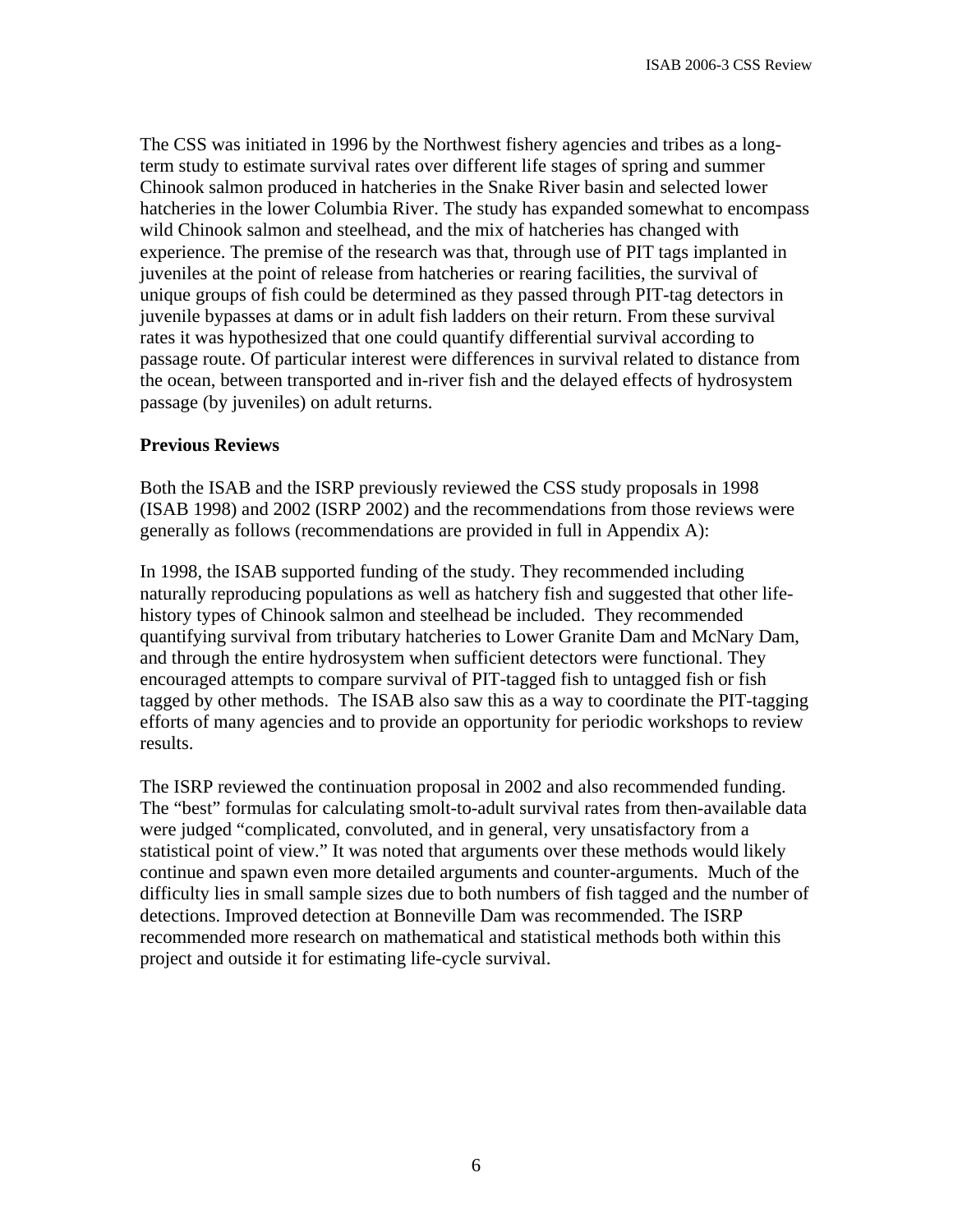# **II. Review of 2005 CSS Annual Report**

## **Methods (Chapter 2)**

There are three principal issues over the study's methods. One concerns the selection of hatcheries (or other release sites), especially for comparisons between smolts with long passage routes through the hydrosystem and those migrating from lower in the basin with few dams to pass. Another relates to the mathematical and statistical methods employed in the analyses, including potential biases and the types of aggregation of data for summaries. A major point raised by NOAA Fisheries is the unreliability of the PIT-tag method to represent the survival of untagged fish (the CSS data indicate that PIT-tagged fish do not survive as well as untagged fish, and therefore are not adequate surrogates for untagged fish in the population).

Some study methods are not fully described in this annual progress report. We did not seek out previous annual progress reports to fill in the information gaps. This difficulty begs for a summary report that can provide a more complete description of methods.

It would be useful to have the SARs analyzed as a function of size at release. This could be tested for rather than just presenting size data. Also, data on size of all PIT-tagged fish from hatcheries and other release sites should be included in much greater detail than median lengths at tagging reported in Table 2 (e.g., include mean lengths, weights, and ranges). Sizes at release may be a significant factor in differential SARs from various sources. Fish size is generally not accorded much significance in the CSS studies despite a well-known survival advantage for larger fish. As raised in comments by NMFS, these size effects need to be given more consideration in further analyses. The ISAB recommends including a specific analyses focusing on the effects of size at release on SAR values of all PIT-tagged fish.

The numbers of fish available for tagging is a major constraint. As tables 2-5 demonstrate, the number of tagged fish vary considerably by location and year. The study participants have had to be opportunistic despite an intended experimental design. To their credit, they appear to have been quite successful in obtaining numerous stocks and years to compare.

Holdovers (fish not migrating fully through the hydrosystem in the year of initial outmigration; Connor et al. 2002) cause methodological problems. The authors have tried to account for these fish in different ways in this and the previous annual report. They believe the present method has less bias for estimating survival. This needs to be evaluated in later years.

We admire the study participants for attempting to segregate fish among their several migration-route histories. Although the term "destined" seems too strongly pre-ordained for the current methods of release and tracking, fish do have the three options listed: inriver by non-bypass routes, in-river through dam bypasses, or routed to transportation at the collector dams. They have these options at most dams (not all dams have facilities to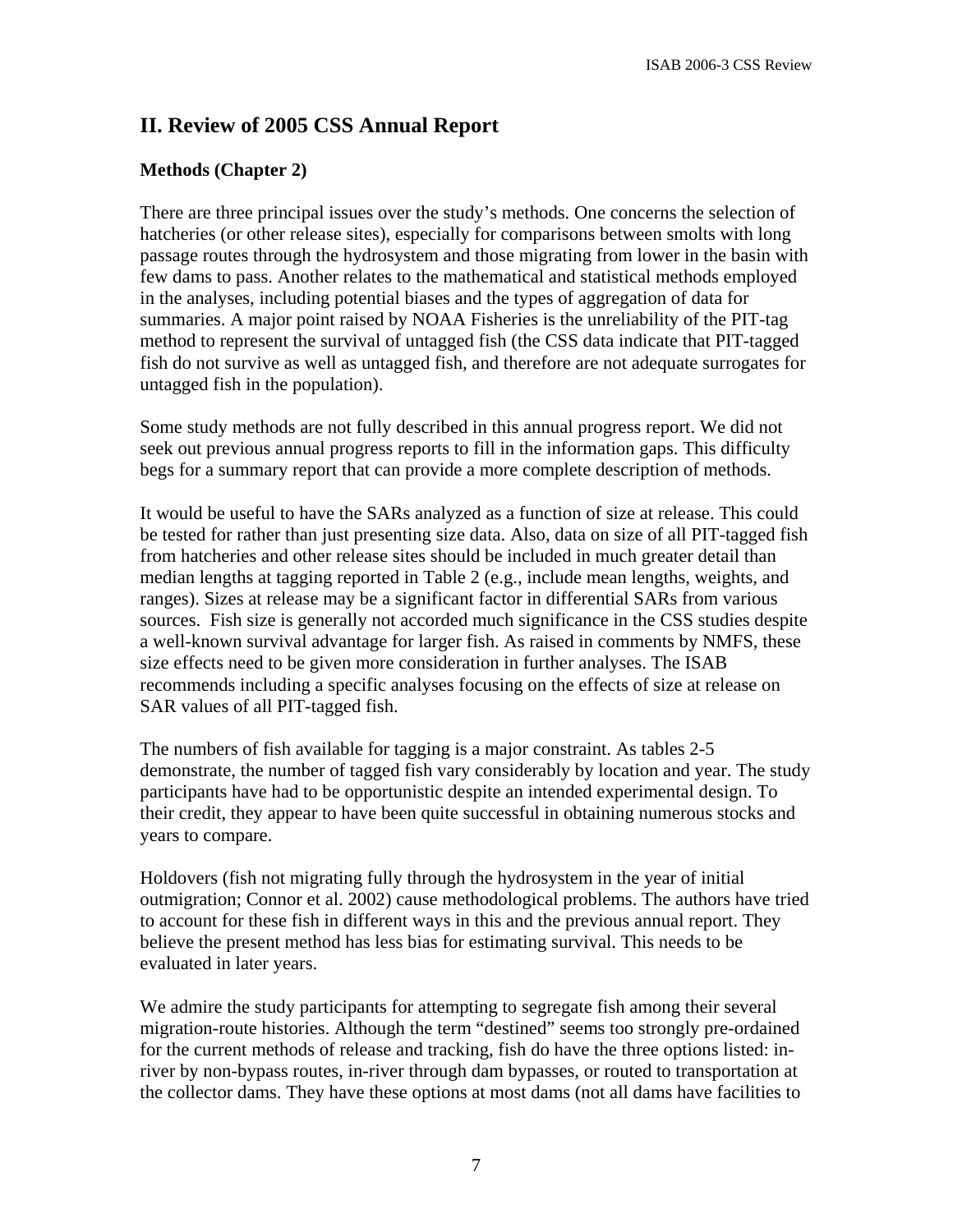collect fish for transportation), thus expanding the number of possible migration histories. Equipment failures, changes in protocols at a particular dam from year to year, and other irregularities complicate matters even more. This is a real "haystack" of PIT-tag data from which to extract the key "needles" in the form of meaningful comparisons of survival among both source groups and passage histories.

As in the comments by BPA and NMFS, we are critical of the authors' choice to summarize SAR results only on an annual basis. The determinants of SAR likely vary as much with the environment within a migration year as between years, and these could be tested. The environmental status and hydrosystem-operating mode at the specific time a fish migrates through the system represents the features that are most relevant to survival and are specific targets for modification, rather than average conditions over a migration year. It has been an ongoing criticism of the FPC that they do not further refine their data analyses to within-year conditions (e.g., the ISAB's comments on the FPC flow augmentation analyses reported in ISAB flow augmentation reviews (ISAB 2004-2)).

We recognize the problems presented by segregating migration histories within years. For example, fish from a release batch disperse in the river and do not all pass a dam at the same time, and therefore individuals experience different environmental and operational histories. However, further breakdown by operational modes or environmental features (such as temperature ranges) could greatly enhance the value of further analyses of the CSS data. The annual summaries can be considered as broad "first cuts" that may be modified by these additional analyses.

The evolving nature of these analyses is reflected in Table 8, which shows older and more recent estimates of the comparison of the differential delayed mortality between transported and in-river fish (*D*). Despite the number of significant figures reported, the overall number can change, as the influences on it are better understood and included in calculations. Although labeled as a "correction" based on comments on the draft report we see the change as progressive improvement (they may change again).

The study has necessarily aggregated batches of tagged fish, as described at the bottom of page 12. The authors seem to have accounted for this in a reasonable way.

As an overall perspective, there is no way of avoiding the realization that there are a lot of assumptions inherent in the study, from tagging through analyses and presentation of data. Further research should test these assumptions, or tag a sufficient number of appropriate fish so that empirical data can replace assumptions.

Much of the continuing controversy is related to the mathematical and statistical methods employed. We agree with the earlier ISAB comment that the "formulas are complicated, convoluted, and in general, very unsatisfactory from a statistical point of view." That said, we think the FPC response to the issues raised by NMFS and BPA is quite good. Where questions of bias in estimators are raised, the primary issue appears to be estimating SAR starting from the population at Lower Granite Dam rather than from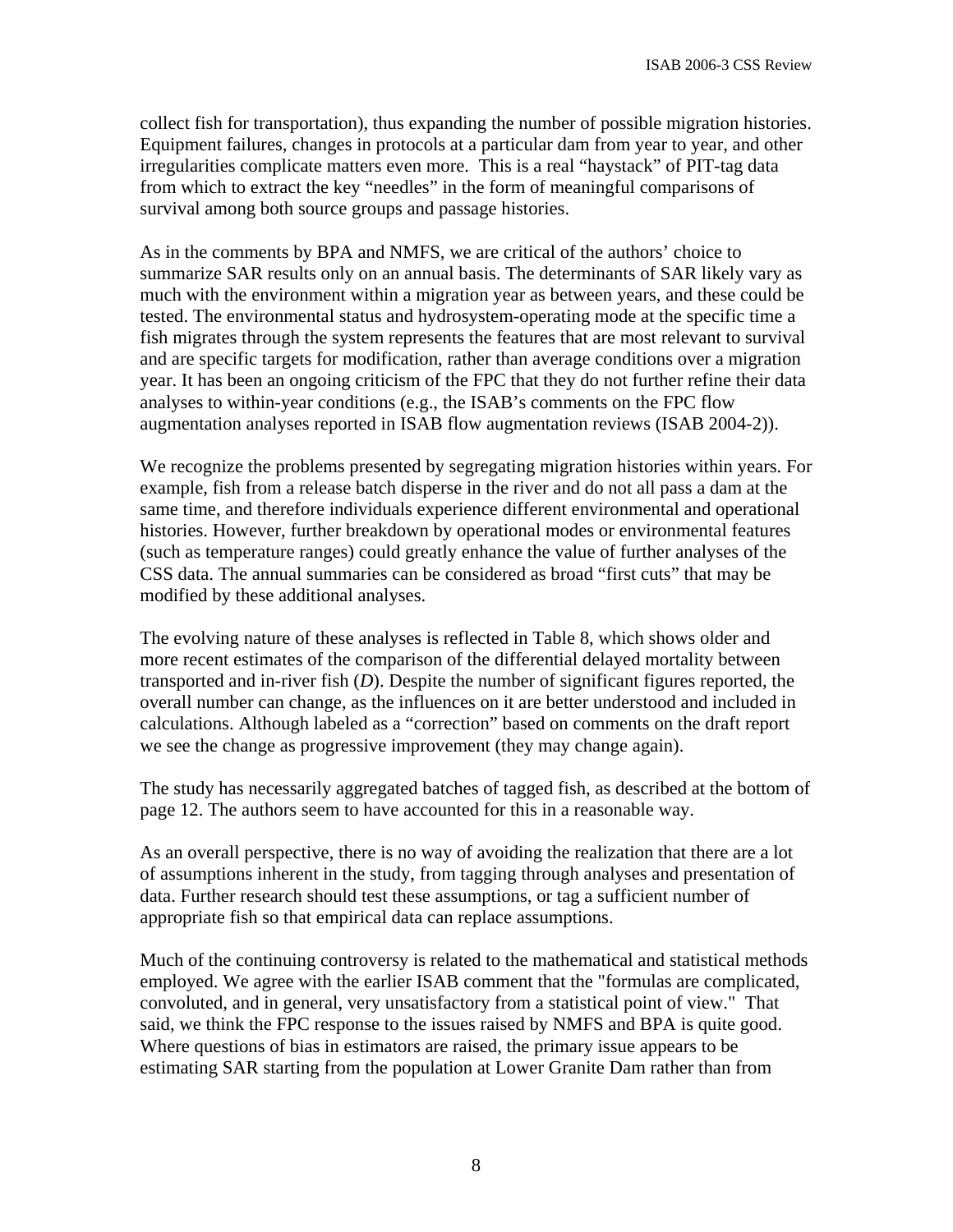other projects. However, the ISAB found the explanation by the CSS scientists as to why the estimate was made in this manner to be reasonable.

There are assumptions made no matter which method is proposed for estimation. For example, the CSS makes the assumption that the transportation proportion for the unmarked population of each hatchery group and the aggregate wild group is approximately the same. Also, it is assumed that the PIT tagged and untagged smolts have the same probability of surviving to and being collected at the dams in the hydro system. These assumptions should be tested.

With respect to the assertion that the PIT tagging reduces survival (see NOAA Fisheries' comments below), we are concerned about the basic premise of the CSS, namely that PIT-tagged fish can serve as surrogates for the unmarked population. If this assertion stands up to further scrutiny, then use of PIT tags should be restricted to comparisons among PIT-tagged groups, and not with unmarked fish.

The use of the bootstrap method to estimate confidence intervals is appropriate. The methodology is now widely used in many statistical applications.

The ISAB hopes the sponsors will more effectively present the methodologies used in the next (2006) Annual Report or in the 10-year summary report we recommend so the criticism of complicated and convoluted formulas can be avoided.

## **Results (Chapter 3)**

The level of scientific satisfaction with the results varies among the species and stocks analyzed. In some cases the results as presented are fairly robust; in other cases where data are scant, trends may be visible but lack statistical significance. The authors present what they have.

#### *Wild Chinook*

The problem of small sample sizes for wild Chinook is clearly illustrated by Table 9, which presents the age composition of their PIT-tagged returns. Although a few years had three-digit numbers per age category (1999, 2000, 2002), other years had single- or double-digit numbers. Expansions, while logical, still do not avoid the problem of having few adult returns. Regrettably, it is the wild Chinook that suffer most severely from this concern.

The low return rates of tagged wild Chinook cause the SAR estimates to be very uncertain. The 90% confidence limits of the transport SAR calculations (Table 11) show very wide ranges. What reasonable conclusions can one make when the 90% confidence ranges from zero to over 3? The results do more to demonstrate the *lack* of ability to determine the true SAR than anything. The authors recognize this difficulty in the text on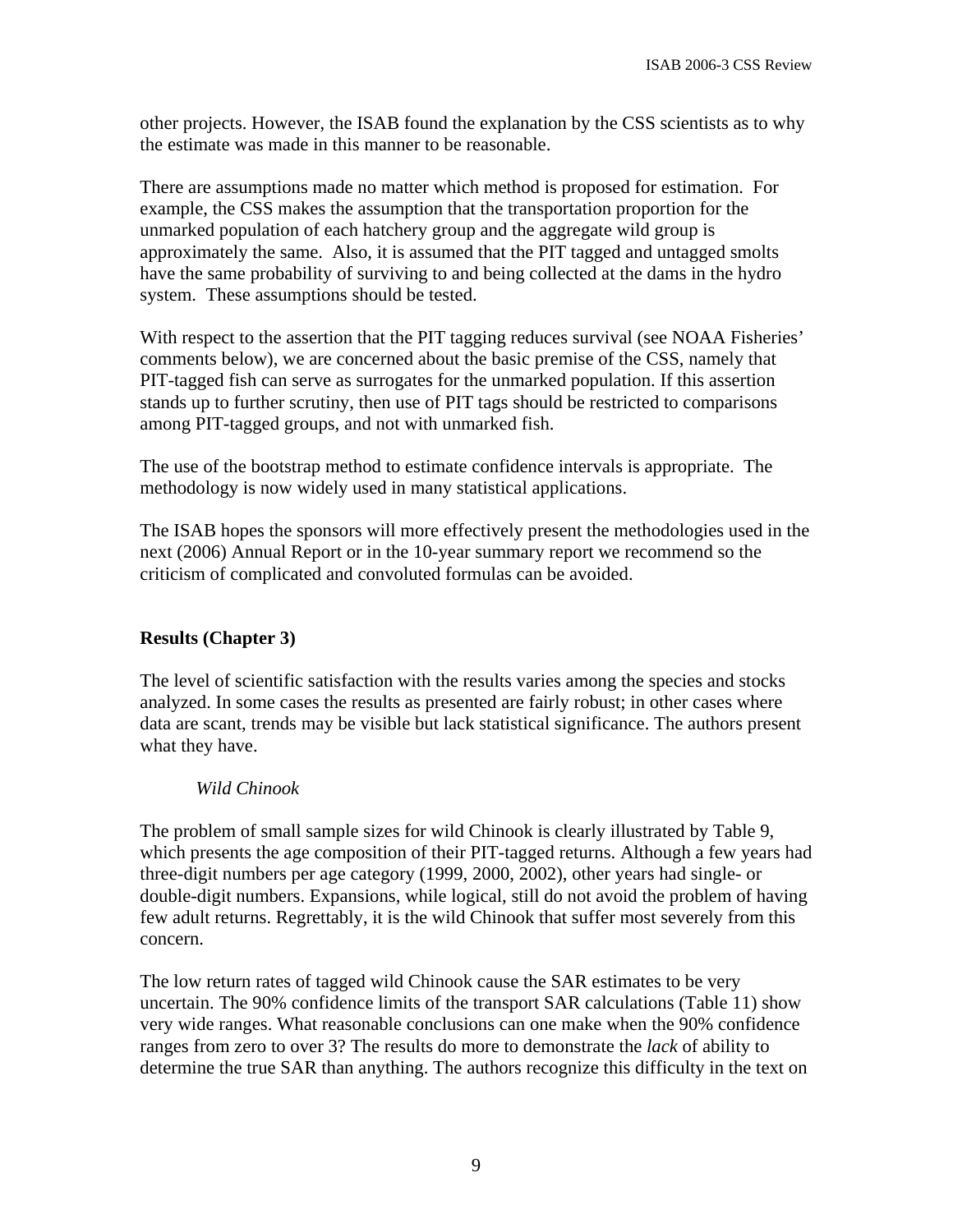page 15, and we can take their analyses as a straightforward presentation of the SAR values they calculated using limited data.

The authors were criticized for comparing their calculated SAR values (inexact as they probably are) to the 2% for stable stocks and 4% for recovery recommended by Marmorek et al. (1998). We find no fault with their flagging their calculated values near 1% as a likely problem. We agree with critics of the study that there are better estimates now of stock-specific returns needed for stable populations and recovery, and better calculations of SAR values would be an improvement. But the general trend is unsettling and the CSS results should be taken in their intended context.

The consistent trend in the comparison of SAR values for smolts collected at a collector dam  $(C_1)$  and those not detected  $(C_0)$  (page 16) also is troubling, despite understood problems with the data. A difference of 25% might just be real. (The table referred to should be Table 12, not Table 10).

In our view, the scant data provide essentially no meaningful information on the relative survival of transported smolts and in-river migrants (T/C ratio) for wild Chinook salmon in all years except 2001 (Figure 4). That year most smolts were transported because of extremely low river flows and high temperatures for in-river migrants, and the transport SAR was high. The values of the differential delayed mortality between transported and in-river migrants (*D*) have a similar limitation, as the authors note.

We are inclined to view the further analysis of wild Chinook data on pages 19-24 as not warranted based on the scant amount of data available. Perhaps we do not follow the intent of the authors in this section. Further combining of SARs, T/Cs, and *D*s to come up with sample sizes suitable for statistical analysis seems to us to be inappropriate. The more fruitful direction for the longer term would seem to be to tag more fish in order to match these values with specific operational and environmental regimes that could (at least for operations) be modified to obtain better survival.

#### *Hatchery Chinook*

The foundation of data for hatchery Chinook salmon is much better than for wild Chinook (Table 17). However, when taken to the level of specific source hatchery (Table 19), in many cases the data look nearly as sparse as for wild Chinook.

We did not specifically critique the authors' results or discussion of each specific hatchery. The variation among hatcheries is rather expected, based on different rearing conditions, fish size at release, distance from the ocean, etc. The authors seem to have made logical attempts to explain differences in SAR performances. It is interesting that the Rapid River Hatchery seems to be the closest surrogate for wild Chinook. Size effects noted earlier probably deserve more attention.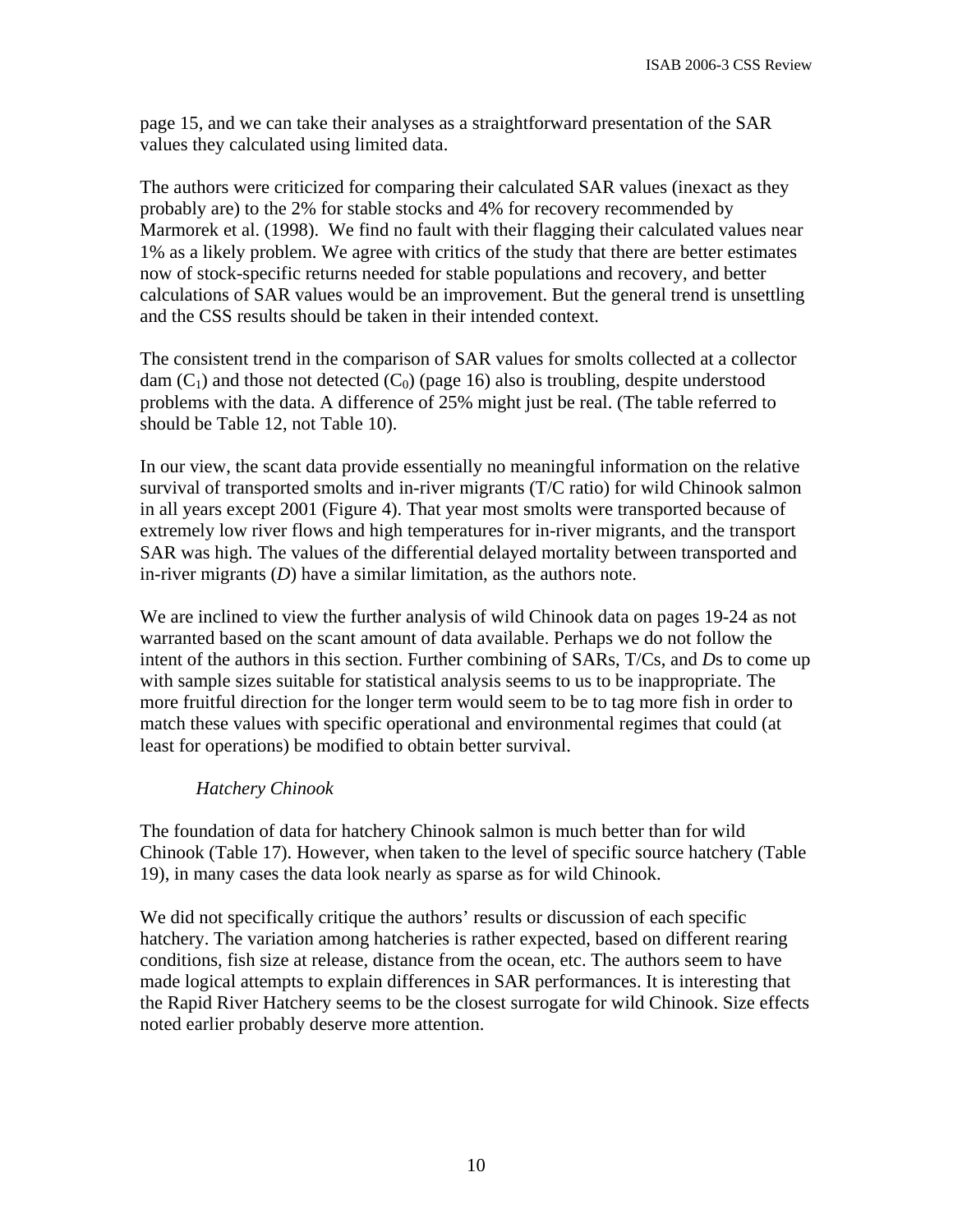The T/C ratios among hatcheries are nearly all above 1, indicating superior survival of the transported fish. The ratios are not far above 1, however, and only the estimated error bounds get above 2 (the expected T/C in the absence of *D*).

#### *Wild Steelhead*

The numbers of returning adult steelhead are even fewer than for wild Chinook, and thus the results are even less reliable. We view these results as merely presentation of what is available, rather than providing a strong case for any conclusion. Within the limitations of the data, some of the same trends appear as for Chinook, such as higher SAR values for fish not detected as smolts, somewhat higher SARs for transported fish (for steelhead this was above 2 three of 5 years, excluding 2001), and widely varying D values. The issue of residualism is important for steelhead, as the authors point out.

## *Hatchery Steelhead*

Low numbers of fish make this analysis problematic. Small sample sizes yield no statistically significant results. However, the authors carry through with the same analyses as for the other groups. The most interesting suggestion is that a possible relationship between fish detected at collector dams and those undetected through the hydrosystem appears to have disappeared in 2000 and 2002.

## **Adult Drop-out Rates (Chapter 4)**

The potential for loss of adults migrating upstream being influenced by the outmigration experiences of the fish as smolts has been raised in the region. We were pleased to see the adult PIT-tag detection data used to track adult upstream movements and losses. The data seem to support conclusions that dropout is higher where there is a fishery (not unexpected), hatchery fish dropped out somewhat more than wild (not stressed by the authors), and that transported fish had a somewhat higher dropout rate than in-river fish. The comparisons in this report just scratch the surface of what can be learned from these data. More important than the Transport/In-river comparisons are potential insights into migration rates at different flows and other environmental differences. Perhaps the emphasis on "survival" in the CSS led to the more narrow focus.

## **Hatchery-to-Hatchery SARs for Various Hatcheries (Chapter 5)**

A basic premise of the CSS was that different survival rates could be calculated for each hatchery from which smolts were released. After many adjustments for terminal fisheries and other factors, this chapter seems to be a straightforward presentation of the SAR values from hatchery back to hatchery for five hatcheries. The problem of small sample sizes is evident. In order to have enough fish for hatchery comparisons, the authors did not do a transported vs. in-river comparison.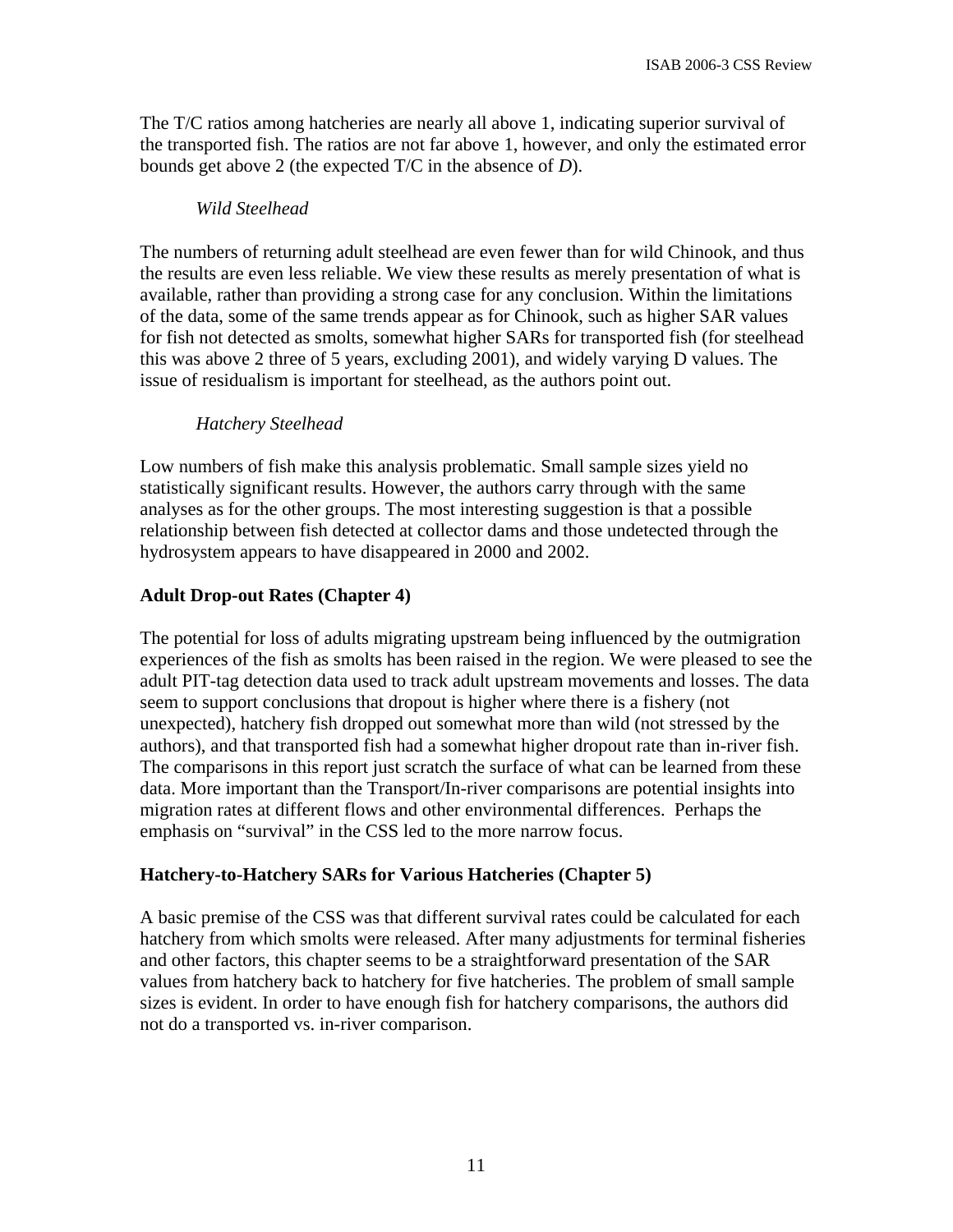#### **Upriver-Downriver Comparisons (Chapter 6)**

A prime motivation for the CSS was the hypothesis that the SARs for salmonids that must pass downstream through the hydropower system as juveniles would be lower than those for fish passing no or few dams. To test this hypothesis, there must be adequate representation from both upriver and downriver fish sources.

We concur with critics who express concern that the two downriver sites (Carson Hatchery and John Day River) are probably too few to give accurate upriver-downriver comparisons. This concern is bolstered by the variability among upriver hatcheries shown by the CSS data. For this upriver-downriver comparison to be reliable, it seems prudent to add more downriver sites in the future.

Partition of results into common-year effects and differential mortality as carried out by Deriso et al. (2001) and this study appears reasonable and justified, despite criticisms from Williams et al. (2005). As an editorial note, "fig.y" and later "fig yy" need their numbers.

Estimates of differential upriver-downriver mortality based on spawner-recruit and PITtag SAR values provide useful confirmation during the one year of overlap (2000). It would be useful to continue these parallel analyses. We do not understand, however, how averaging 1.48, 0.78, and 1.18 supports the conclusion that upriver stocks survive "about 1/3 as well as John Day populations for these years."

We were puzzled that the conclusions listed for this chapter did not mention the upriverdownriver comparison for which the chapter was titled. Instead, the conclusions relate to common survival patterns estimated by the two techniques, comparison of wild and hatchery fish, and high correlations among populations. It would have been informative and appropriate to include the comparative survival information (upriver populations survived about  $1/3$  as well) in the conclusions.

#### **Simulated PIT-tag data to test CJS survival estimates (Chapter 7)**

In principle, one can test the reliability of analytical methods by developing simulated data sets and conducting analyses on them. We generally concur that testing the analytical approach with simulated data should provide a useful evaluation of the approach. The present section provides insufficient information, however, to understand what is being done. The abbreviation CJS needs to be defined.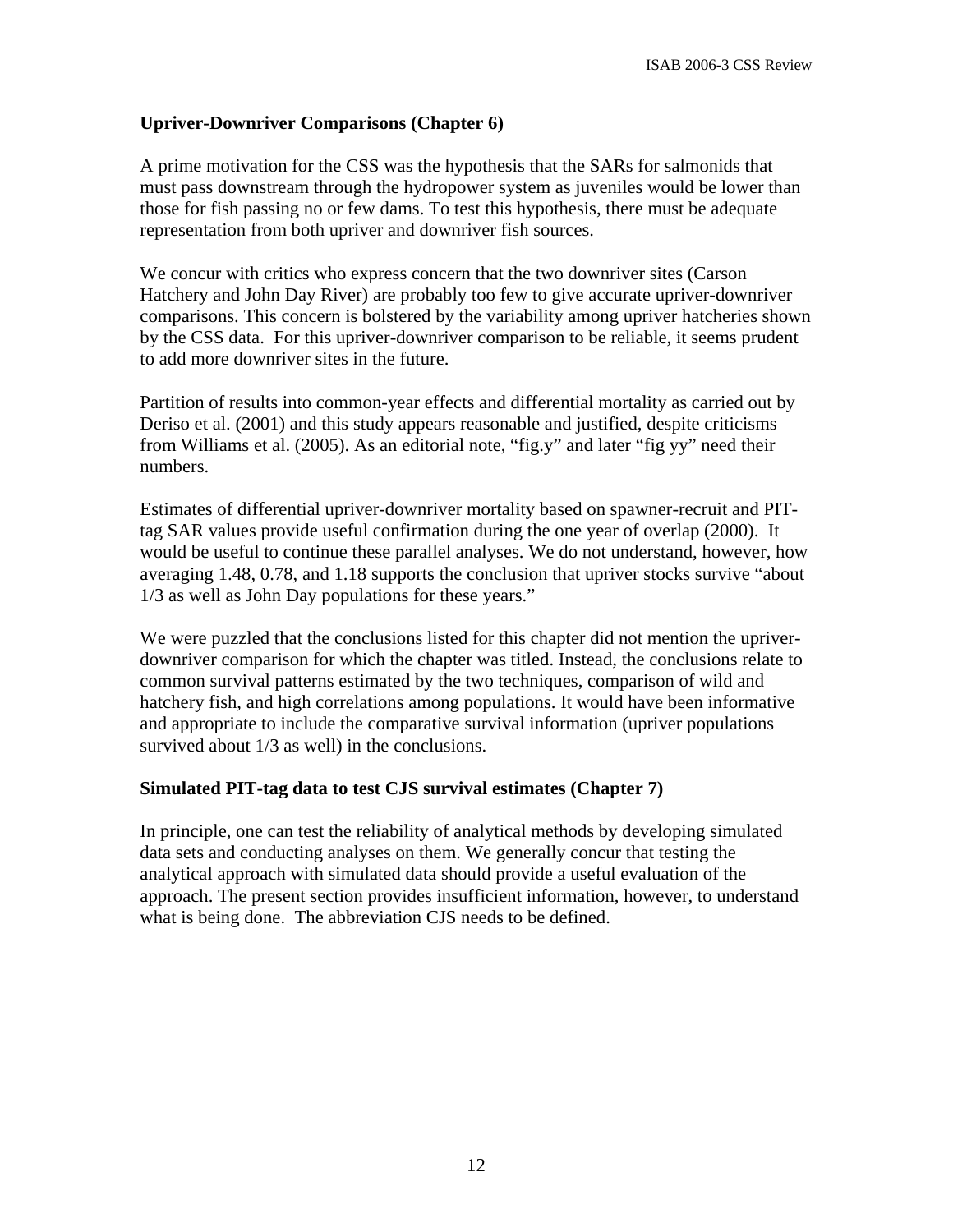## **ISAB Evaluation of Comments by BPA and NOAA Fisheries**

#### *BPA Comments*

BPA was critical of the observational nature of the CSS, the use of a "heuristic analytical approach" devoid of a statistical model, bias in the estimates that lead to incorrect conclusions, misguided emphasis on *D*, a misguided upriver-downriver comparison, and generally flawed and skewed interpretations that minimize the benefits of transportation and the return rates of salmonids. It provided its own mathematical derivation of transported SAR as an appendix.

BPA's initial criticism that the CSS cannot make direct causal inferences about any particular natural or anthropogenic factor is technically correct, as is the need for manipulative and replicated experiments in order to do so. However, the ISAB and its precursor advisory bodies have requested such manipulative and replicated experiments in the FCRPS for more than a decade, and the requests have been refused by BPA and other action agencies as impractical. BPA is criticizing the CSS for deficiencies in their study when these deficiencies have been caused largely by BPA policy decisions. What the CSS is doing is consistent with its initial study proposal, continuing objectives, and periodic technical reviews.

We do not fault the CSS for its empirical approach. First, the CSS authors do not merely compare hatchery-to-hatchery SAR values, but try several measures of survival along the migration corridor. Survival to Lower Granite Dam is used as a more reliable measure than returns to the hatchery of origin, for example. The CSS has standardized much of its data to the LGR site. We do not see that the approaches used in the CSS analysis are appropriately characterized as biased. As the BPA commenter notes, the issue is somewhat moot because the CSS results do show advantages for transportation in some years, especially in the drought year of 2001.

We do not see that the CSS has focused on *D* as a primary gauge of the effectiveness of transportation. It seems to be presented as one measure along with others. We believe that use of multiple metrics benefits the comparisons. In addition, delayed mortality is real. Therefore, why shouldn't one calculate the difference in this delayed mortality between transported and in-river fish? We note that the CSS has updated its estimates of *D* based on comments, which we take as a sign of continual improvement.

Some inconsistency between earlier progress reports and this one are to be expected. That's why they are "progress reports." This criticism is one reason why the ISAB sees the need for a ten-year summary report as well as the incremental annual reports.

We concur that the upriver-downriver comparison has problems. The BPA commenter correctly criticizes the CSS for relying on just one downstream hatchery when the upstream hatcheries showed such wide variation in results. But the BPA comment does not acknowledge that the CSS also used the John Day River stock for the downriver set. The Hilborn et al. (1993) paper cited by BPA (without reference) does not eliminate the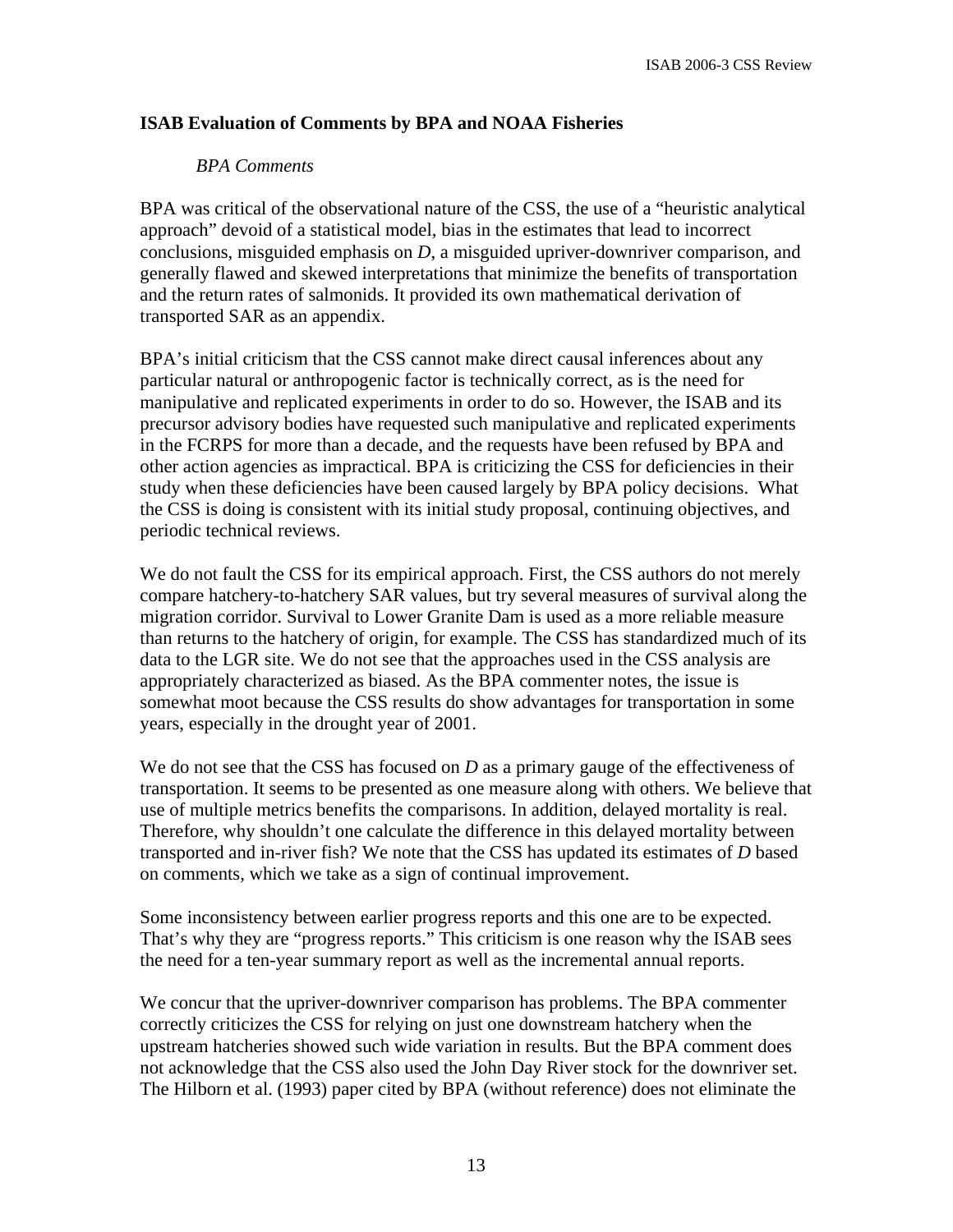possibility that information other than that used by Hilborn et al. could show differences between upriver and downriver performance. We would encourage the CSS participants to build on this critique and bolster the downriver samples.

#### *NOAA Fisheries Comments*

The NOAA Fisheries comments reflected their belief that the analyses in the progress report are incomplete, do not fully support the findings in the executive summary and chapters, and lack a holistic approach to analyzing all available data. They argue for more in-depth analyses and broader discussion of all relevant data on the effects of the hydropower system on salmonid stocks. They opine that PIT-tagged fish do not represent the untagged populations, that the CSS made selective use of data, that statistical significance is used inconsistently, and that there are biases in the comparisons between treatments and controls. A major point is that the PIT-tagged fish really do not provide a true representation of the untagged population, based on the CSS data. In addition to these general topics, they provided detailed comments by section.

The ISAB suggests that the NOAA Fisheries' expectation that the present annual progress report be a holistic evaluation of all data is unrealistic. That criticism would be more appropriate for a final or periodic summary report. An annual progress report is, by design, of more limited scope. We do agree, however, that a holistic summary is sorely needed after 10 years of work and incremental progress reports.

The NOAA commenter states that the PIT-tagged fish do not represent the survival of the untagged population, while the CSS premise is that they would and the report implies that they do. This is an important difference. In the NOAA Fisheries' comments (and in the technical memo they cite), they note that the PIT-tagged fish returned at about ½ the rate of untagged fish. The data to make these comparisons is in the CSS report, but the CSS authors do not make the comparisons. We agree with NOAA Fisheries that this difference is not trivial and that the CSS must discuss it as well as simply present results. In our view, however, the CSS quite fairly presents the PIT-tag data as its best estimate, although admittedly imperfect. The difficulty comes from comparing the results to the published 2% value for sustainability of a population (tagged and untagged).

We concur that there is some vagueness in statements about statistical significance. On some points, the CSS report simply relies on overlap of the 90% confidence limits. In other places it is not so clear. The CSS could improve this aspect of its reporting. Statistical significance should be tested for and the nature and level of significance of the tests reported.

We concur that size of fish matters and that more attention should be placed on fish sizes in subsequent CSS analyses.

We agree that the Executive Summary could better reflect the results of Chapter 3 in regard to the degree to which hatchery fish can be used as surrogates for wild fish. Nonetheless, the statement that the CSS continues to evaluate this seems appropriate.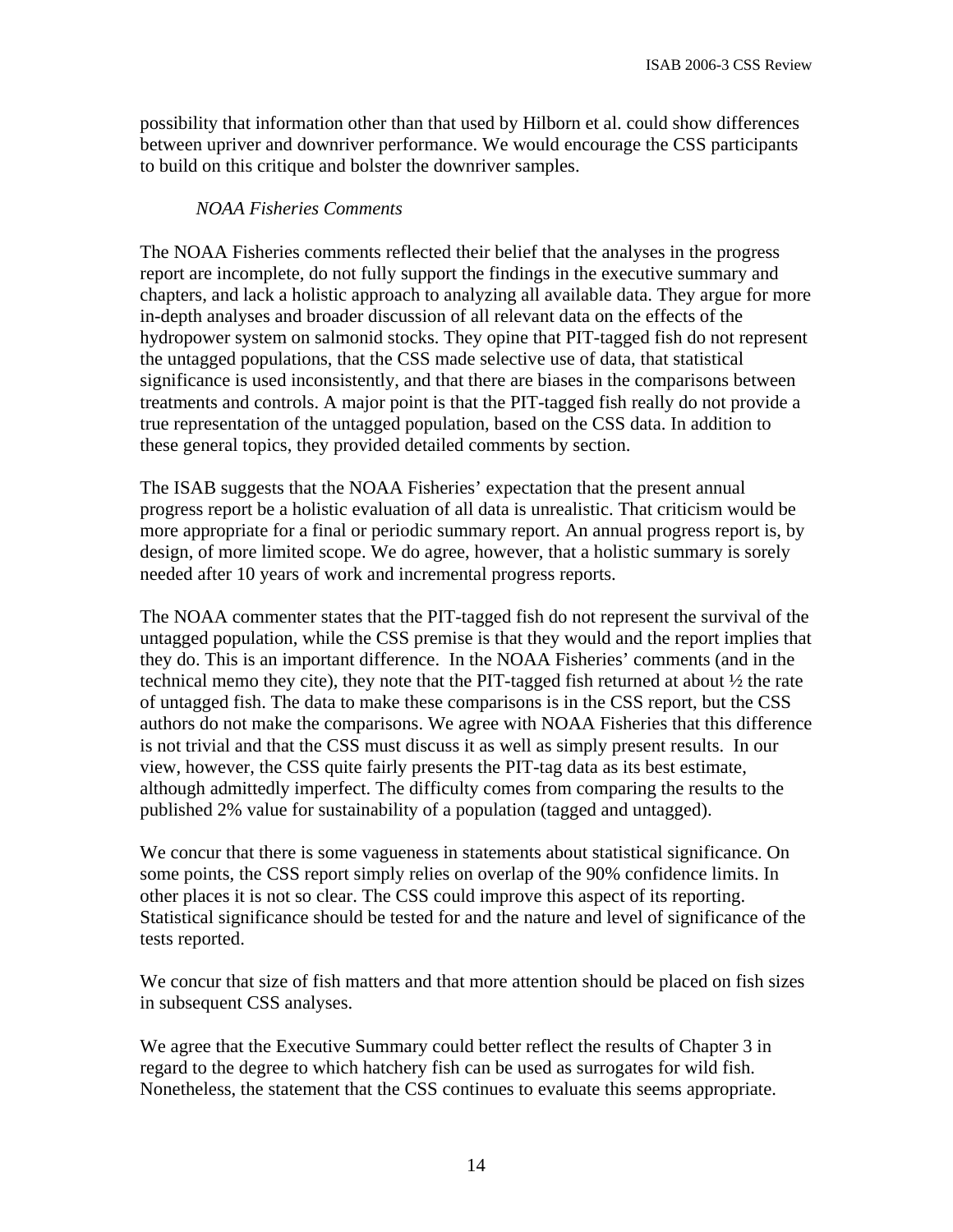As NOAA Fisheries comments, the bullets for Chapter 3 could better represent the text. But these bullets need to be understood as brief summaries of what the text reports.

As we noted before, we concur that use of only one hatchery for the downriver comparison is not good practice, considering the variation seen in results for upstream hatcheries.

The detailed comments are valuable for the CSS to consider as it moves along with the work.

# **III. ISAB Answers to Council's Questions**

*1. Are the design, implementation, and interpretation of the statistical analyses underpinning the report based on the best available methods? Does the ISAB have suggestions for improving the analyses?* 

All in all, the design, implementation, and interpretation of the *statistical analyses* underpinning the report are very good. Nonetheless, there are broader concerns over the design of the study such as sample size, sampling sites, time periods for analyses, and other features. Improvements can be made, and our recommendations follow.

Since the region is unwilling to conduct the manipulative experiments in the hydrosystem that the ISAB and ISRP have recommended for many years, the CSS is doing the next best thing. That is, the study is following as many fish through their life cycle as possible, calculating the survival, and comparing outcomes.

The study design could be improved in several ways. Adding more downriver hatcheries to make more valid upstream/downstream survival comparisons. Much more attention should be given to the size of tagged fish at various release locations, because survival is known to be affected strongly by fish size. The data could be aggregated to more closely meet the needs of hydrosystem managers. Whether by design or implementation, the aggregation of data simply by year of outmigration is insufficient to resolve many of the important issues related to environmental influences and hydrosystem operations. The numbers of fish tagged may never be sufficient for resolving in-season patterns of survival. However, as data are accumulated over more years, it may be feasible to partition analyses into environmental or operational categories across years to obtain more functional correlations. Having a controlled and manipulated experimental design would be preferable (as BPA asserts), but the chance of this happening is slim. Repeated entreaties by the ISAB, its predecessor advisory bodies and the ISRP have all been met with objections to the effect that such a system wide experiment is not possible to manage (although we note that the region managed to implement high spill in 2005 on court order, although no planned experiments were conducted). The opportunistic approach of documenting survival under whatever conditions are dealt seems to be the only alternative.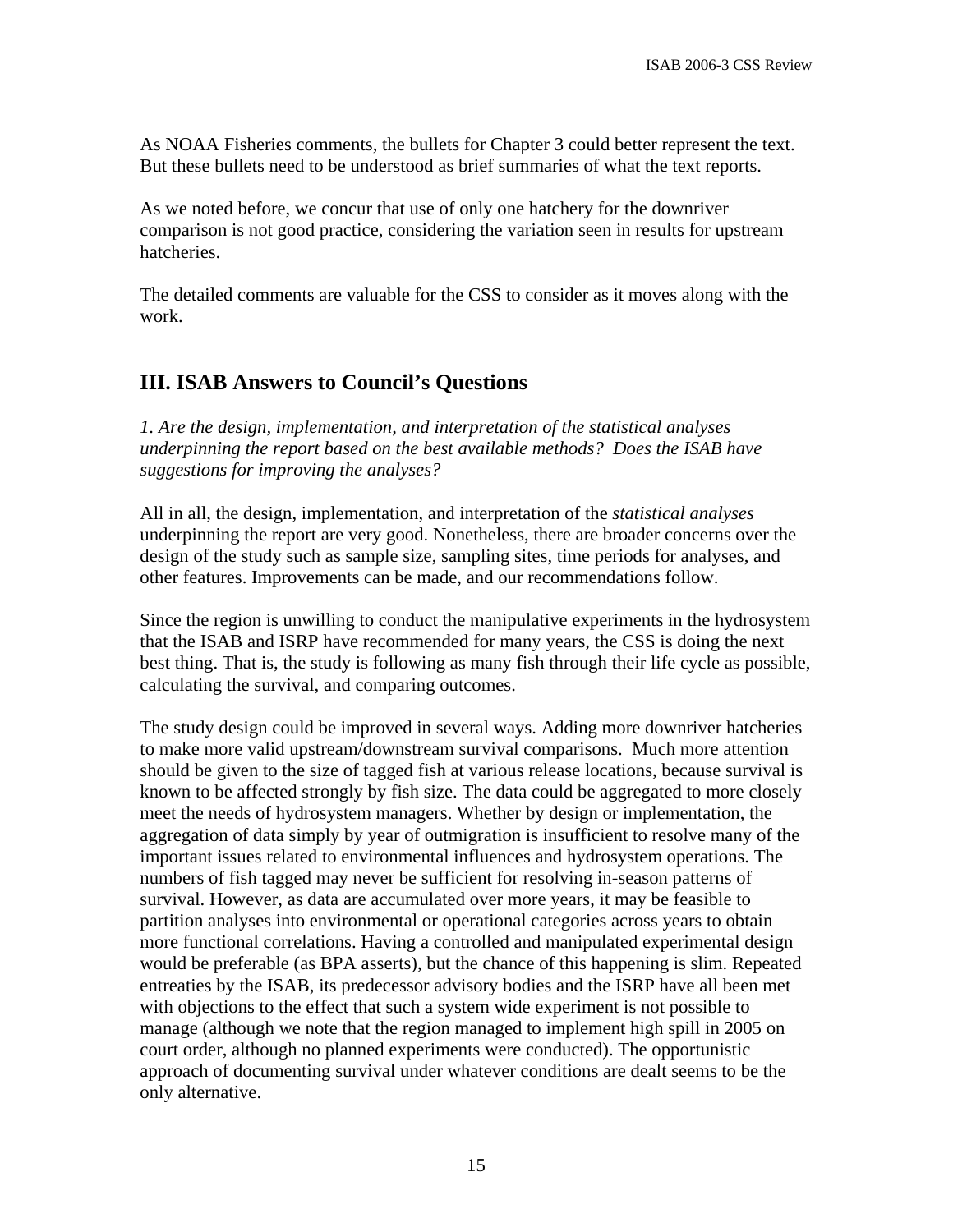Implementation would be improved by tagging more fish (particularly wild), but there is likely a limit to the amount that can be accomplished due to manpower limitations. The study managers have been quite opportunistic in arranging tagging and in coordinating tagging efforts among many different entities. Pre-assignment of fish to either inriver or transport passage routes at the time of release would greatly improve study design and make the analyses and results more transparent. Assignment of passage route at release is planned for implementation in 2007 (i.e., a given tag number would really be "destined" to be shunted to a particular route, if possible). This modification should be implemented in 2006, if possible.

The data analyses require extensive statistical manipulations to extract useful information from the mass of PIT-tag detections. We can only agree with the earlier ISRP comment that the "formulas are complicated, convoluted, and in general, very unsatisfactory from a statistical point of view." Pre-assignment of fish to inriver and transport groups at time of release should help. The study participants have gone to great lengths to seek ways to analyze the data appropriately. Bootstrapping confidence limits is a major improvement. We do not find any particular bias in the analyses or interpretations. Likewise, we see no inherent problem with the assumptions, and some assumptions will always have to be made. These assumptions should be tested as the project progresses.

Taken alone, the current progress report does not adequately present the analytical methods and some data presentations are difficult to follow (e.g., labeling axes as log survival instead of actual survival). The ISAB encourages the sponsors to more effectively present the methodologies in a summary report (perhaps as part of the 2006 Annual Report) so the methods of analysis can be better understood.

*2. What is the applicability of the CSS results, taking into account whatever scientific criticisms of the analyses that the ISAB decides are valid, if any? In other words, what weight should the analyses be given and what qualifiers should be considered when using the analyses for decision-making?* 

The Council's question is difficult to answer with just the present annual progress report. The value of this project for informing management decisions on the hydropower system would be greatly enhanced if a synthesis report were produced that clearly describes the analytical methods and summarizes the project results in a holistic way for its decade of effort. We recognize that this is what NOAA Fisheries hoped to see.

The CSS is providing long-term monitoring of lifetime survival of salmon and steelhead stocks using a technology that the region has spent a great deal of money developing and implementing. As an ongoing effort, subject to periodic review and comment, it is providing an evolving picture. It would be wrong to believe that the results as of today are the end-all for making decisions about the operation of the hydrosystem. The CSS is learning as it goes, which is to be expected. More years and more analyses of specific questions are needed.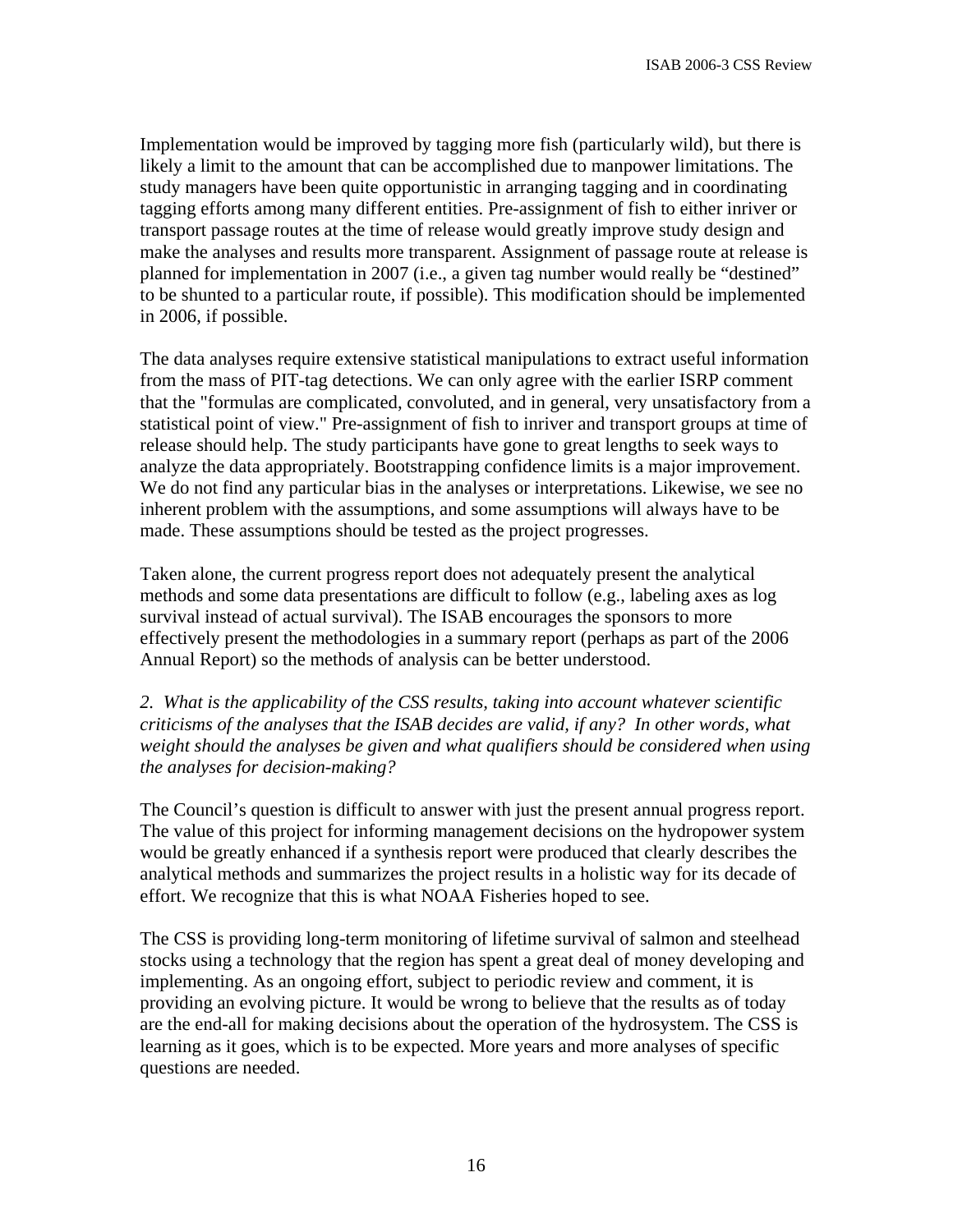Because the CSS is focusing on annual data, the relationships to specific operational and environmental factors within years are not addressed. As commenters have pointed out, these more specific correlations would be more useful for guiding operational decisions. The ISAB recognizes a disconnect between the present status of results and much of the decision-making that takes place regarding hydrosystem operations and fish protection. Although the project is making good progress at addressing such issues as the value of transportation and the relative survival from different passage routes, many relationships between survival and operational or environmental features during migration cannot be resolved when data are aggregated simply by year of migration. For this information to be most useful for making decisions, aggregations of data within years or across years for different operational options and environmental conditions need to be pursued. Even after aggregating the available, relevant data across several years, there may not be a sufficient number of tag detections to make such correlations for all important combinations of operational status and environmental conditions. Either more fish need to be tagged or correlations made after more years of data for which operational and environmental modes can be grouped. The former would be the more expeditious approach.

# **IV. ISAB Conclusions and Recommendations**

The CSS is an ambitious, long-term study that is being criticized because its objectives are not yet fully met, despite prodigious efforts in both the field and in complex data analyses. It has used the PIT-tag technology to mark and track individual salmon and steelhead through their smolt-to-adult life stages. Expectations of this mark-recapture technology exceed the results that are practically attainable, and its use is still evolving. The CSS study participants have been major players in this evolution. We find the present annual report to be a further incremental step in the direction of documenting different survival rates of different stocks under different migration conditions. That the present report is not a perfect reconstruction of differential survival histories is largely a result of the current analytical capabilities and available sample sizes. The deficiencies seem to be highlighted in some aspects because of experimental design and analytical approaches taken by the authors. The ISRP comment from their 2002 review still applies that "the formulas are complicated, convoluted, and in general, very unsatisfactory from a statistical point of view."

The Council should view the CSS as a good, long-term monitoring program the results of which will become increasingly valuable to managers as years pass. Scrutiny from periodic peer reviews and agency comments will help ensure that the methods and analytical approaches improve. The project is definitely worthy of Council support.

#### **Recommendations**

• It has been ten years since the CSS was initiated. The report the ISAB reviewed was the latest in a series of annual progress reports, and thus lacking a holistic perspective. The ISAB recommends that the CSS produce a ten-year summary report providing an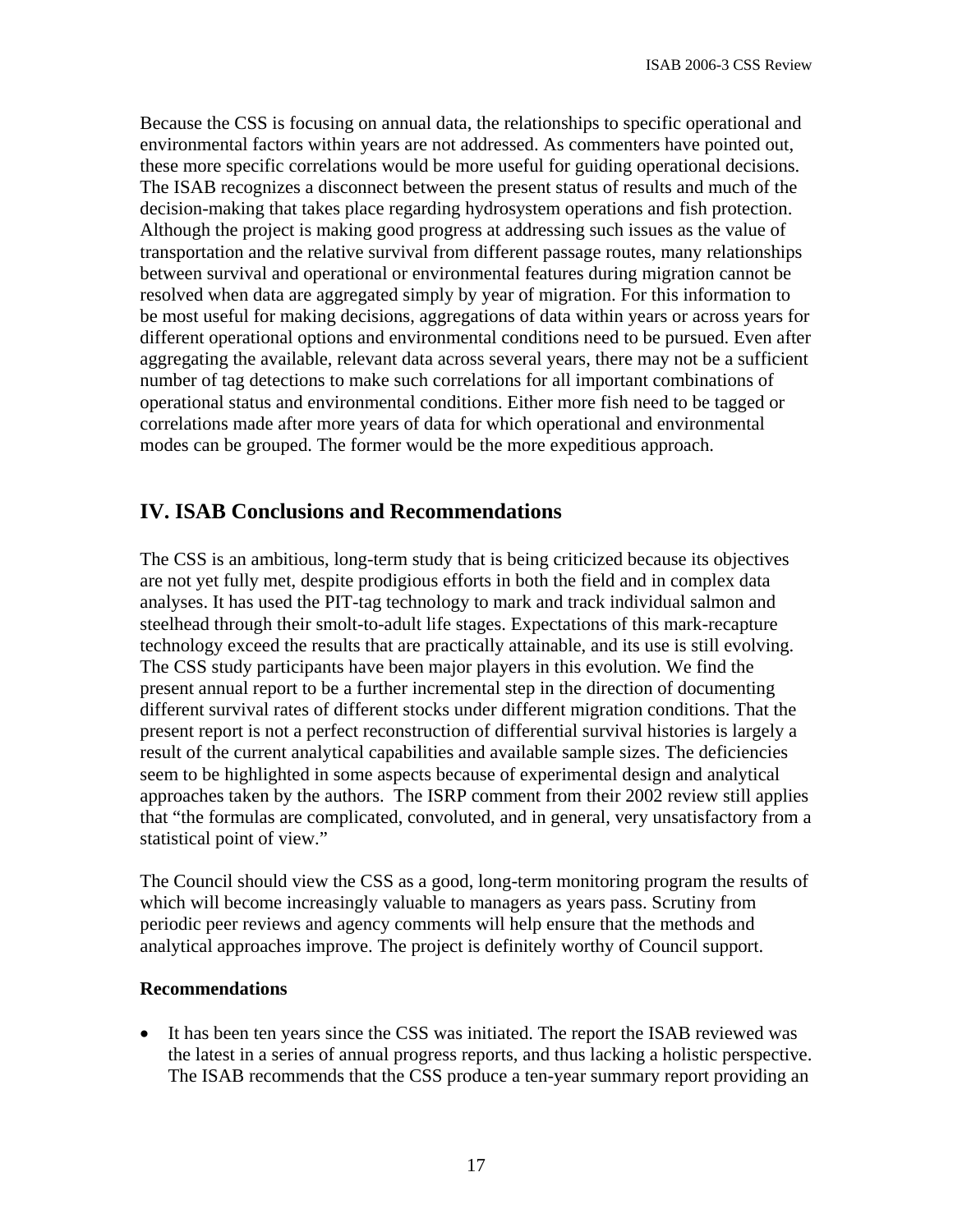in-depth description of methods and detailed analyses and interpretation of the data in a retrospective style.

- The CSS needs to more effectively present the methodologies used in their analyses so the criticism of complicated and convoluted formulas can be avoided. The scattered explanations in several annual progress reports could be consolidated in the ten-year summary recommended above.
- The ISAB agrees with critics who express concern that two downriver sites (Carson Hatchery and John Day River) are probably insufficient to give accurate upriverdownriver comparisons of SARs. This concern is bolstered by the variability among upriver hatcheries shown by the CSS data. For this upriver-downriver comparison to be generally accepted, it seems prudent to add more downriver sites in the future.
- Data on size of all PIT-tagged fish from hatcheries and other release sites should be included in the report in much greater detail. Size at release may be a significant factor in differential SARs. The ISAB recommends including a specific section in the report focusing on the potential effects of size at release on survival of all PIT-tagged fish.
- Aggregation of data solely by juvenile migration year should be supplemented with analyses that group data on environmental and operational factors that may be amenable to control.
- Assumptions inherent in the analyses should be specifically tested, with continued vigilance toward avoiding bias.
- Pre-assigning the intended routes of passage at the time of release into in-river and transport groups would greatly simplify calculation of SARs and eliminate much criticism of current methods that are unnecessarily complex. This modification to the study design is scheduled for implementation in 2007, but should begin in 2006, if feasible.
- Analyses could emphasize more diverse metrics of differential survival, thus avoiding the criticism that the project staff focuses mainly on contentious issues such as the relative survival of transported and in-river migrants (T/C ratios) and differential delayed mortality between transported and in-river migrants (*D*). Passage routes, numbers of dams bypassed, distance from ocean, different hatchery practices, and other features have been explored beyond the issue of transportation.
- The CSS should be supplemented by funded research into analytical methods that can improve, and hopefully simplify, the mathematical and statistical approaches currently in use. It is not clear from available information whether the problem is that the formulas are unnecessarily complicated, inappropriately specified, or just not well explained (see bullet #2 above).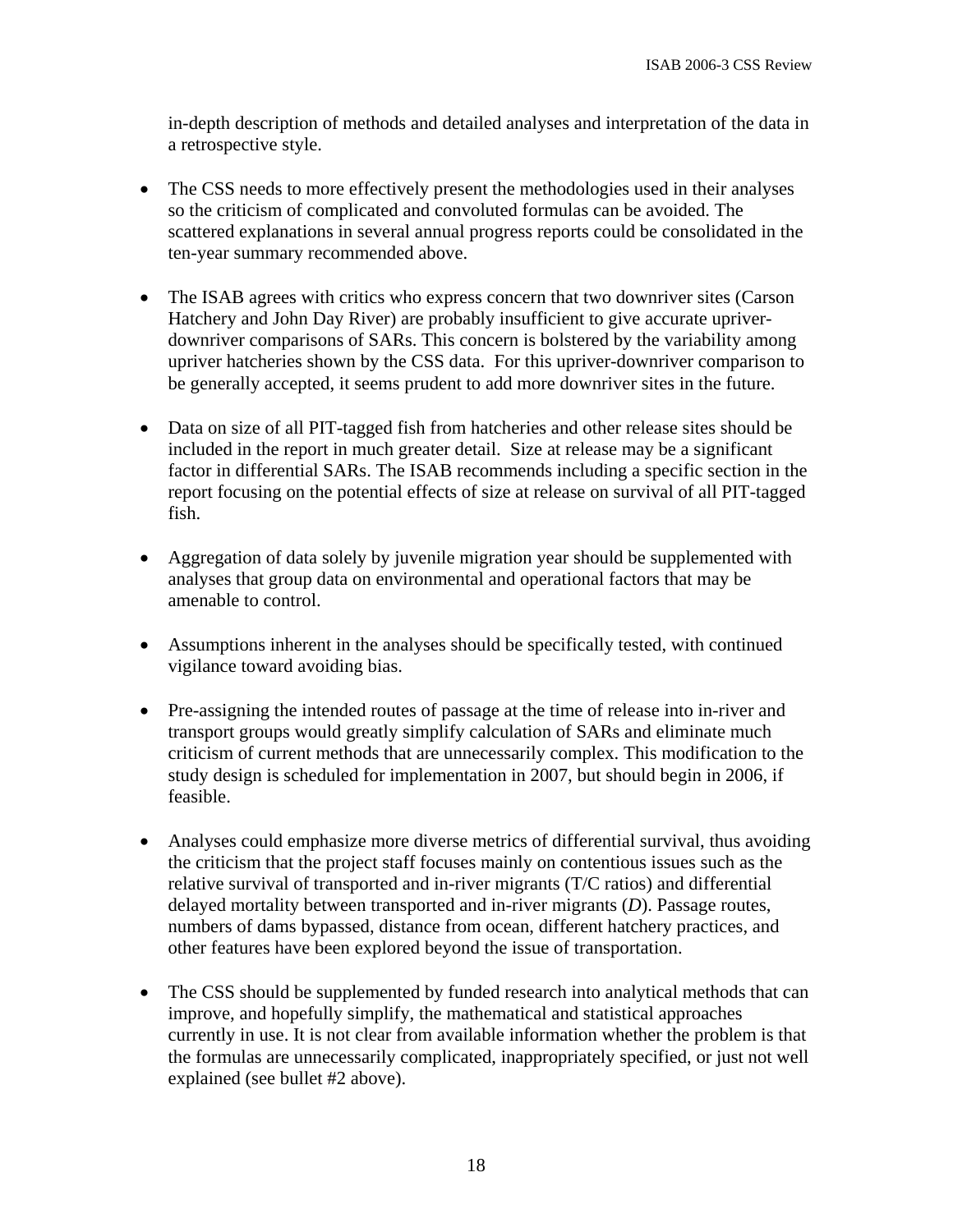• More attention should be given by the CSS and the Region as a whole to the apparent documentation that PIT-tagged fish do not survive as well as untagged fish. This point has major implications for all uses of PIT-tagged fish as surrogates for untagged fish.

## **References**

- ISAB 1998. Review of Comparative Survival Rate Study of Hatchery PIT Tagged Chinook. Report ISAB 98-1, Northwest Power Planning Council and National Marine Fisheries Service, Portland, Oregon.
- ISRP 2002. Final Review of Fiscal Year 2003 Mainstem and Systemwide Proposals. Report ISRP 2002-14. Northwest Power and Conservation Council, Portland, Oregon.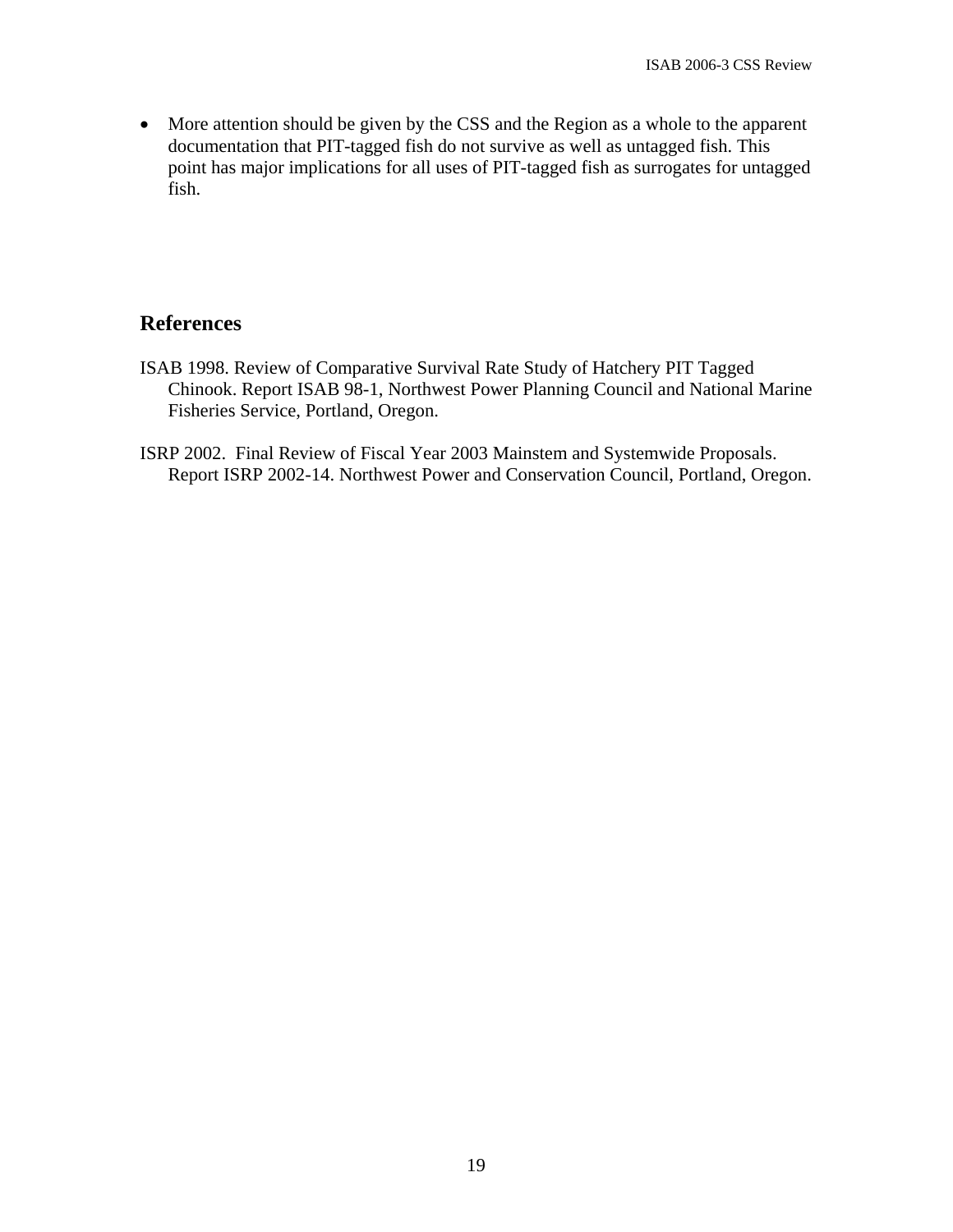# **Appendix A: Previous Review Comments by ISAB and ISRP**

#### **ISAB Comments (ISAB 1998)**

- Fund the proposed study.
- So long as the present configuration and operation of the federal hydroelectric system exists, extend (or continue) PIT tagging to include naturally reproducing populations of spring chinook whenever population sizes may permit. Continue PIT tagging other chinook life history types, and extend PIT tagging to other life history types of other species of salmon, including steelhead, whenever possible.
- Apply enough PIT tags to spring chinook production from Kooskia, Pahsimeroi, McCall, Sawtooth, and Clearwater (Powell, Crooked River and Red River Ponds) hatcheries to estimate survival to Lower Granite Dam. Whenever possible apply enough PIT tags to spring chinook at these hatcheries to estimate survivals to McNary Dam.
- Compare rates of return to each hatchery of PIT tagged and untagged adults to establish degree of comparability of survivals of PIT tagged juvenile salmon to survivals of juveniles not PIT tagged. To investigate rate of shedding of PIT tags through the adult stage, and where straying of adults from another hatchery is possible, investigate thermal mass marking of all hatchery production. Where smolt to adult survival of PIT tagged fish is compared to that of coded wire tagged (CWT) fish, develop a procedure to study tag loss and to compare rate of return of PIT to CWT within the hatchery release.
- Make estimates of survival applicable to the entire Snake-Columbia River federal hydroelectric system as soon as possible.
- Promote coordination and cooperation among agencies applying PIT tags and other marks by including a list of other agencies marking salmon and steelhead of the same origin in the proposal, along with comments from those other agencies. Sponsor an interagency workshop on the use of tagging data at five-year intervals. The workshop would produce consensus recommendations and procedures for coordinating tagging activities.

## **ISRP Comments (ISRP 2002)**

Various scientists in the region, in particular scientists from the Comparative Survival Study project and NMFS, have considered the problems in estimating the LGD to LGD smolt-to-adult survival rates (SARs) from currently available data and have apparently arrived at what they consider to be the "best" formulas. Unfortunately, the formulas are complicated, convoluted, and in general, very unsatisfactory from a statistical point of view. Accordingly, there is high probability that these methods will continue to spawn arguments and counter-arguments over trivial issues that will occupy the resources of the